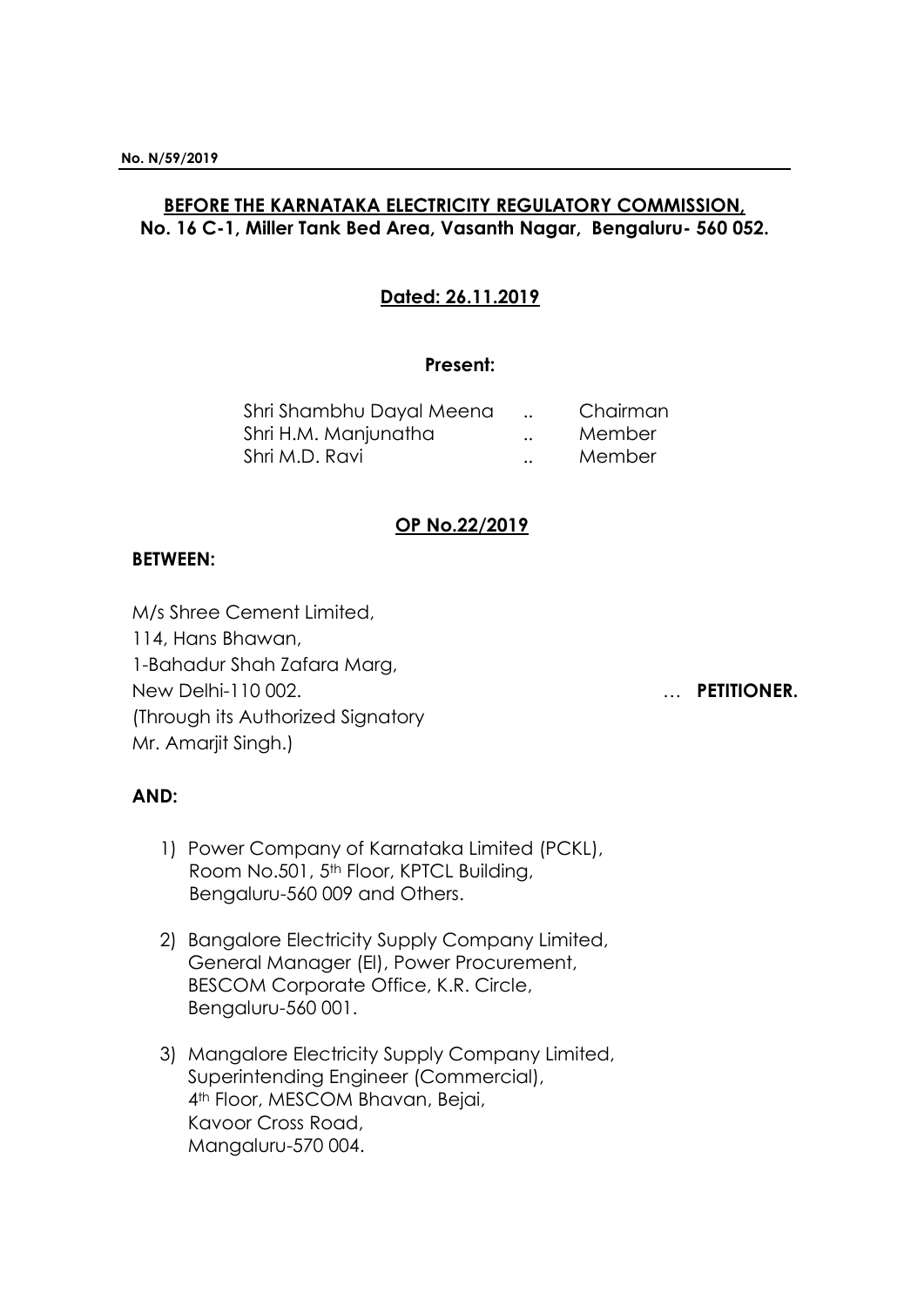- 4) Chamundeshwari Electricity Supply Company Limited, Chief Financial Officer, # 39, Vijayanagar, 2nd Stage, Mysuru-570 004.
- 5) Hubli Electricity Supply Company Limited, General Manager (Tech), Corporate Office, Navanagar P.B. Road, Hubballi.
- 6) Gulbarga Electricity Supply Company Limited, Chief Engineer (Electy), Corporate Planning, Corporate Office, Railway Station Main Road, Kalaburagi-585 102. …. **RESPONDENTS**

**\_\_\_\_\_\_\_\_\_\_\_\_\_\_\_\_\_\_\_\_\_\_\_\_\_\_\_\_\_\_\_\_\_\_\_\_\_\_\_\_\_\_\_\_\_\_\_\_\_\_\_\_\_\_\_\_\_\_\_\_\_\_\_\_\_\_\_\_\_\_\_\_\_\_\_\_\_\_\_\_\_\_\_\_\_\_\_\_\_\_\_\_\_\_\_\_\_\_\_**

[Respondent-1-6 represented by Sri Shahbaaz Hussain, Advocate, Bengaluru.]

## **O R D E R S**

1) This is a Petition under Section 86 (1) (f) of the Electricity Act, 2003,

filed by the petitioner praying for the following reliefs:

- "(a) To direct the respondents to withdraw the advice of PCKL for recovery of liquidated damages of Rs.29,72,647/- for the month of November 2017;
- (b) To direct the respondents to refund the amount held back on account of compensation along with interest; and
- (c) To pass such further orders as the Hon'ble Commission may deem just and proper in the circumstances of the case.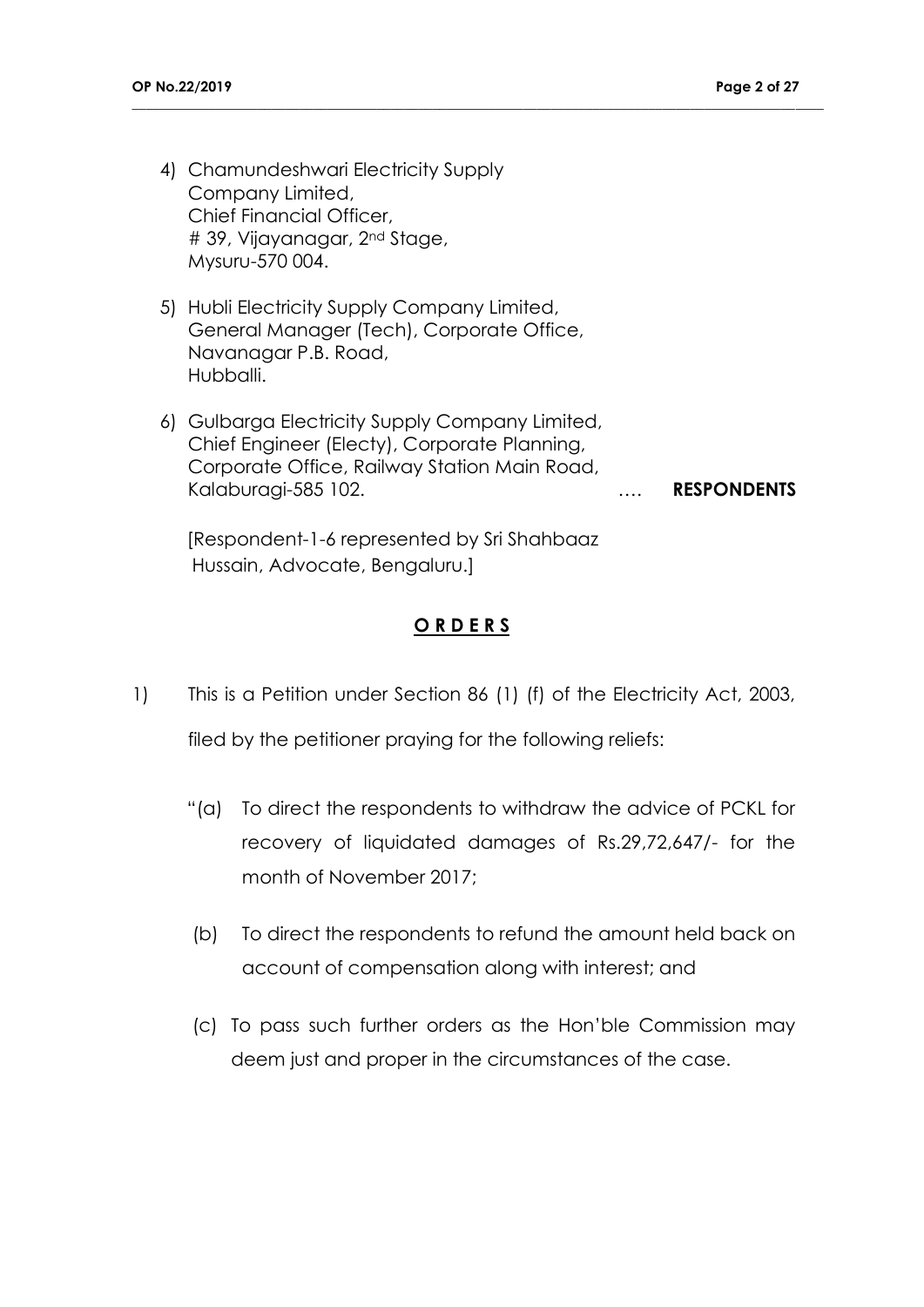2) The material facts stated by the petitioner in support of its prayers may be stated as follows:

- (a) That the petitioner is a Company registered under the Companies Act, 1956 and has engaged in the business of manufacture of cement and also in the business of generation of electricity and trading of electricity. The petitioner is a licensed Inter-state trader under the License No.45/Trading/CERC dated 16.03.2010 issued by the Central Electricity Regulatory Commission (CERC).
- (b) The Respondents 2 to 6 are the distribution Licensees in the State of Karnataka. The 1st Respondent – Power Company of Karnataka Limited (PCKL) as the representative of Respondents 2 to 6 floated a tender dated 29.08.2017 (Annexure 1) for purchase of 500 MW RTC power for the distribution licensees. The proposed procurement of power was for the period from 20.09.2017 to 31.05.2018.
- (c) The petitioner participated in tender proceedings and was one of the successful bidders. The 1st Respondent issued Letter of Award (LOA) dated 11.11.2017 (Annexure 2) to the petitioner, the material part of which reads thus: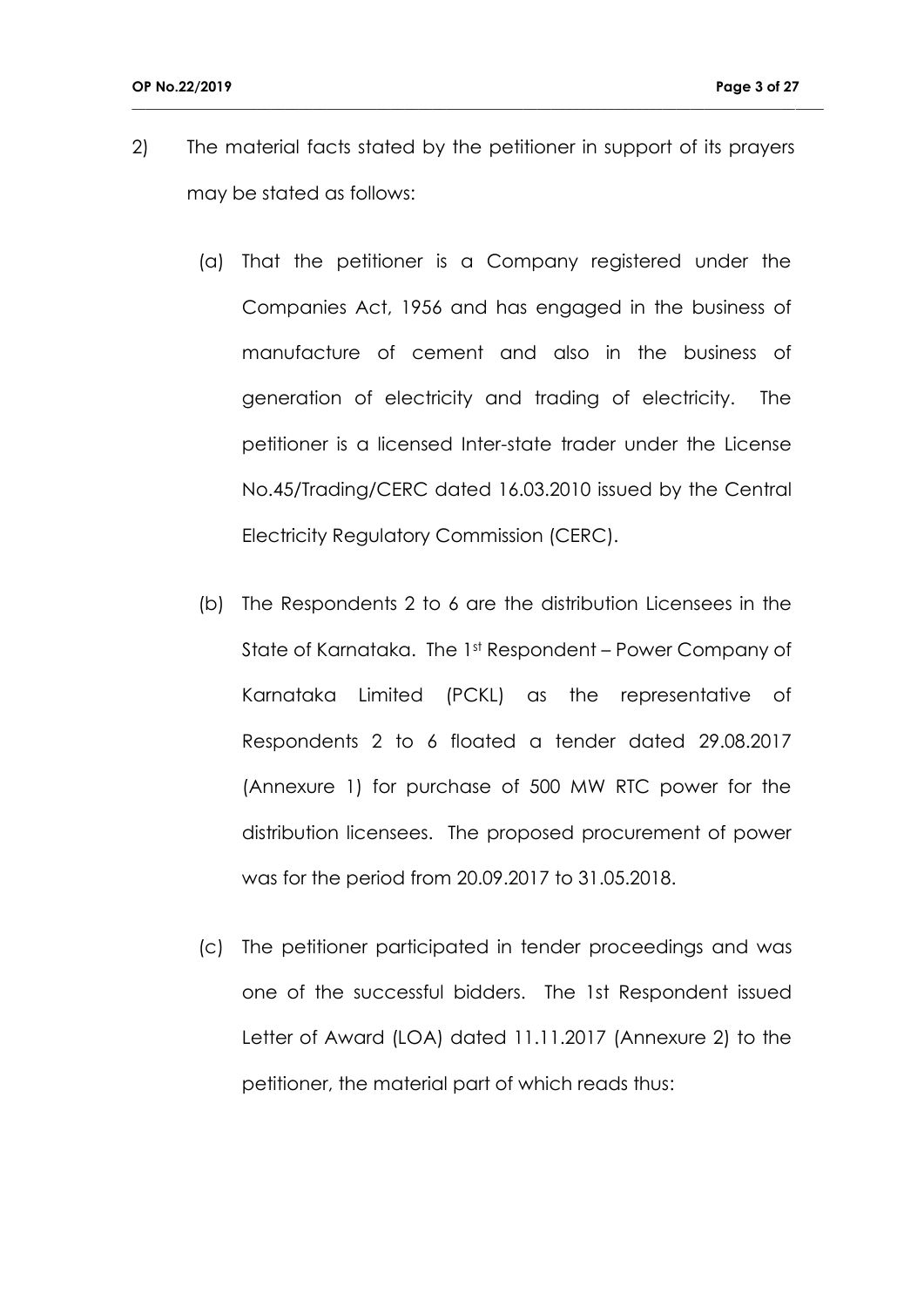*"I am directed to communicate the approval on behalf of ESCOMS of Karnataka for procurement of RTC firm power from M/s Shree Cement Limited for the quantum and rate as indicated in the table below:*

**\_\_\_\_\_\_\_\_\_\_\_\_\_\_\_\_\_\_\_\_\_\_\_\_\_\_\_\_\_\_\_\_\_\_\_\_\_\_\_\_\_\_\_\_\_\_\_\_\_\_\_\_\_\_\_\_\_\_\_\_\_\_\_\_\_\_\_\_\_\_\_\_\_\_\_\_\_\_\_\_\_\_\_\_\_\_\_\_\_\_\_\_\_\_\_\_\_\_\_**

| Generation       | Contract      | Contracted    | Rate I       |
|------------------|---------------|---------------|--------------|
| Source           | period        | Quantum in MW | Rs/unit at   |
|                  |               | at KPTCL      | <b>KPTCL</b> |
|                  |               | periphery     | periphery    |
| <b>SCL Power</b> | 14.11.2017 to | 100           | 4.08         |
| plant,           | 31.05.2018    |               |              |
| Rajasthan.       |               |               |              |

*The date of commencement of supply shall be confirmed in the Letter of Acceptance to LOA. However, the supply shall commence within 5 days from the date of issue of LOA."*

The LOA also prescribes other terms and conditions to be fulfilled by the petitioner.

- (d) The petitioner furnished performance guarantee (Annexure-3) vide letter dated 21.11.2017 pursuant to the terms of LOA. Thereafter, the petitioner executed PPA dated 24.11.2017 (Annexure-4) with Respondents 2 to 6, for sale of energy as per the terms and conditions contained in it.
- (e) The petitioner commenced supply of power from 16.11.2017 from its generating unit situated in Rajasthan state. The supply of energy was continued up to 23.30 hours on 18.11.2017.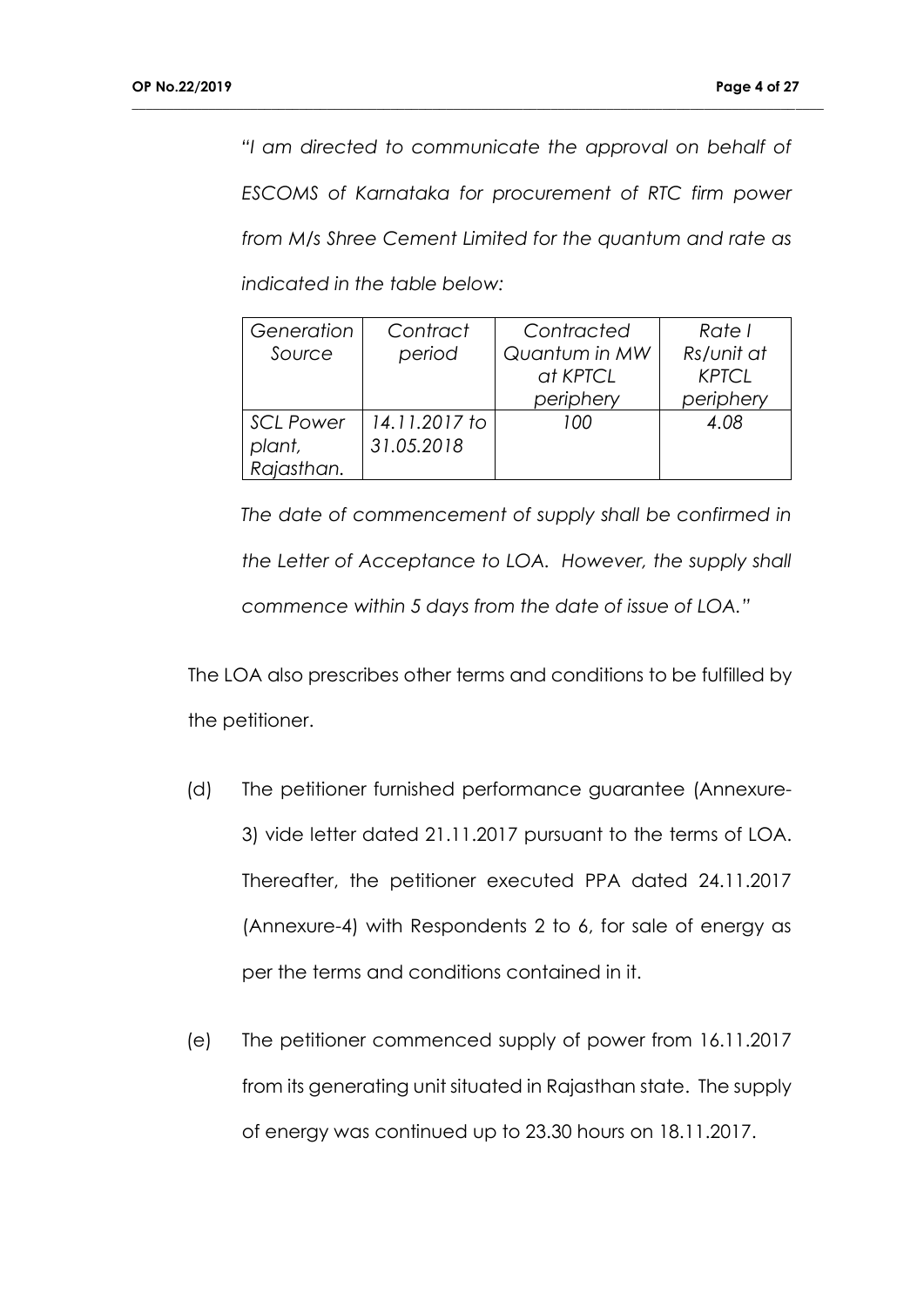(f) In the meantime, the Hon'ble Supreme Court of India vide its order dated 17.11.2017 (Annexure 6) banned the usage of Pet-coke in NCR and in the States of Uttar Pradesh, Rajasthan and Haryana with immediate effect. The petitioner was using Pet-coke as a primary fuel source, for generation of electricity from its generating unit situated in Rajasthan state which was the source of generation from which the power was required to be supplied to Respondents 2 to 6. Because of the order passed by the Hon'ble Supreme Court of India, banning the usage of Pet-coke in the generating unit of the petitioner, it was forced to stop the supply of power to Respondents 2 to 6 from 23.30 hours of 18.11.2017. The same was communicated to 1st Respondent by the petitioner as per letter dated 17.11.2017 (Annexure 7). In the same communication it was also made clear that the petitioner would make best effort for arranging of supply of power from alternate source which it would be confirmed in due course of time. The petitioner resumed the supply of power from 16.12.2017, after arranging alternative fuel for its generating unit situated in Rajasthan state.

**\_\_\_\_\_\_\_\_\_\_\_\_\_\_\_\_\_\_\_\_\_\_\_\_\_\_\_\_\_\_\_\_\_\_\_\_\_\_\_\_\_\_\_\_\_\_\_\_\_\_\_\_\_\_\_\_\_\_\_\_\_\_\_\_\_\_\_\_\_\_\_\_\_\_\_\_\_\_\_\_\_\_\_\_\_\_\_\_\_\_\_\_\_\_\_\_\_\_\_**

(g) The petitioner in his e-mail dated 20.11.2017 and the letter dated 20.11.2017 (Annexure-8) had intimated that it would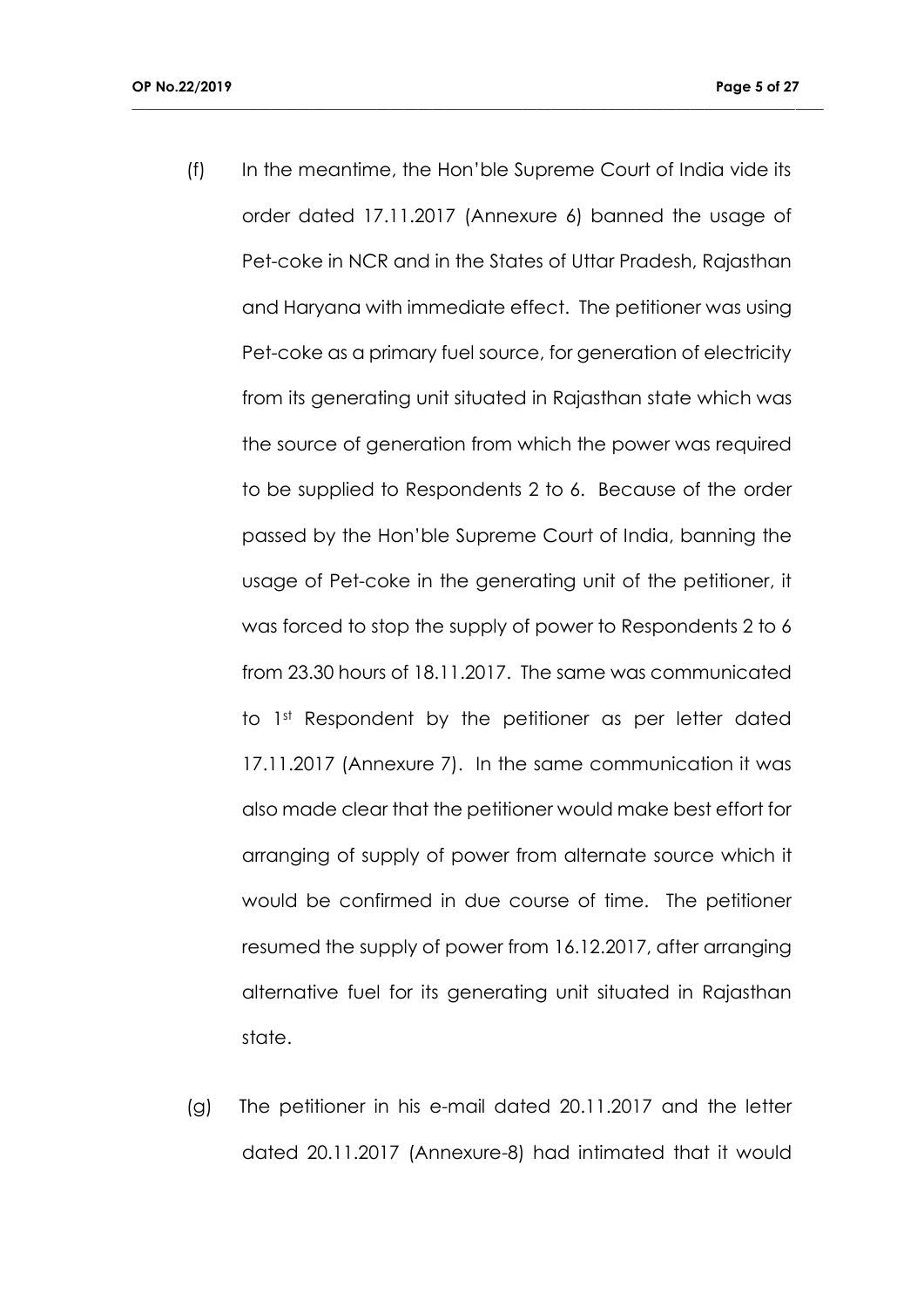supply 100 MW RTC power from 24.11.2017 to 30.11.2017 from alternative source namely; Sembcorp Gayatri Power Limited (SGPL) CTU connected plant, located in Southern Region. Further, it was requested in the said letter to give concurrence for the supply of power from alternate source, so that OA application could be processed accordingly.

- (h) The petitioner sent another communication through e-mail as per Annexure-9 dated 21.11.2017 intimating that it was in a position to arrange supply of power from the alternate source on 22.11.2017 and 23.11.2017 and to give concurrence for the same. The petitioner sent another letter dated on 22.11.2017 (Annexure-10) intimating that the supply from alternate source of SGPL could be arranged from 20.00 hours on 23.11.2017 itself.
- (i) It is stated by the petitioner that in spite of the above communications, the 1st Respondent has not given its consent for supply of power from alternate source.
- (j) In spite of the *'Force Majeure'* event and offering of alternate source of power supply, the 1st Respondent made a claim for compensation under Article 6.2.5 of the PPA of Rs.60,50,077/ which was lataer revised to Rs.29,72,647/- alleging to be on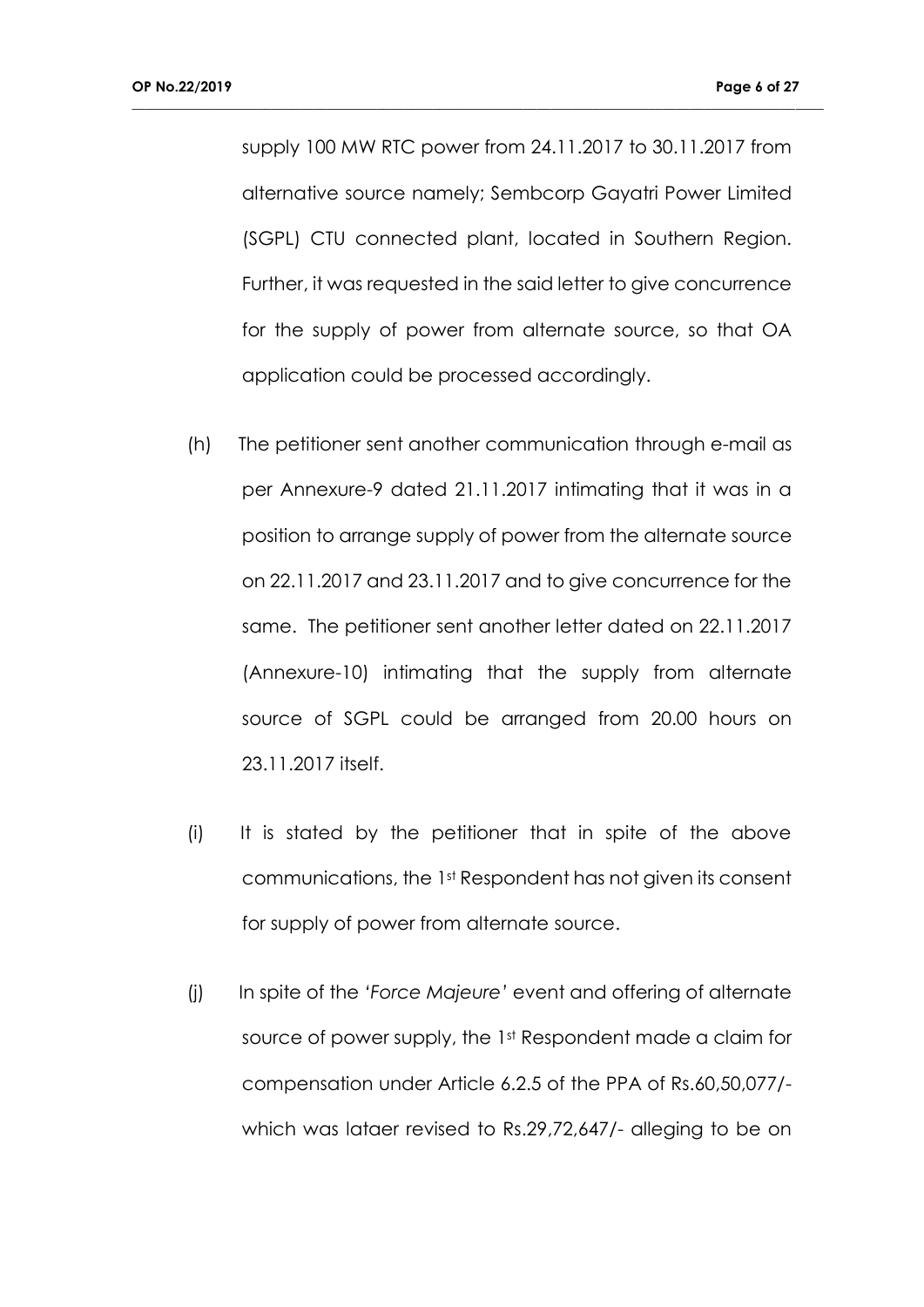account of the short supply of power by the petitioner for the month of November 2017 vide its bill dated 29.12.2017 (Annexure 5). It is stated by the petitioner that the said claim is illegal and the conjoint reading of Articles 5.1.4 and 6.2.5 of the PPA does not authorize imposition of the compensation, as claimed.

- (k) It is stated by the petitioner that considering the availability of supply of power from alternate source from 22.11.2017 to 30.11.2017 and the actual power scheduled from 16.11.2017 to 23.30 hours of 18.11.2017, the total availability stood at 79.40% of the contracted quantum for the month of November 2017. Therefore, the petitioner contended that the supply of power from the petitioner exceeded from 75% of contracted energy on monthly basis for the approved Open Access and thereby the 1st Respondent could not have claimed any compensation under Article 6.2.5 of the PPA. Therefore, the petitioner has prayed for the above reliefs.
- 3) Upon notice, the respondents appeared through counsel. The 1st Respondent filed objections on behalf of the respondents. The contentions raised by the respondents may be stated as follows:-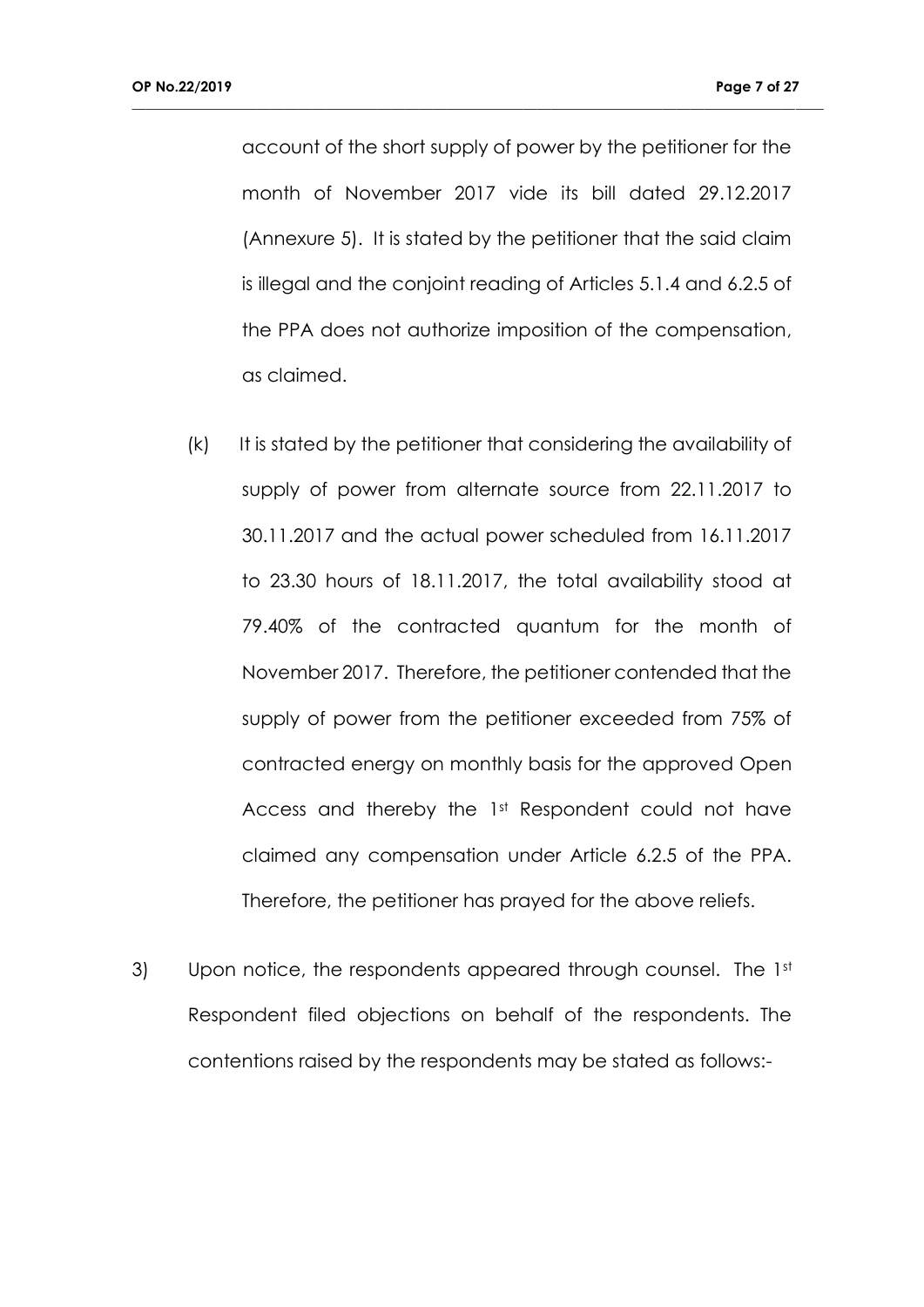(a) The floating of the tender dated 29.08.2017 for purchase of 500 MW RTC power on short term basis, the petitioner being one of the successful bidders, issuing of LOA to the petitioner and execution of the PPA between the petitioner and respondents 2 to 6 etc., are not denied. Further, the injection of power from 16.11.2017 to 23.30 hours of 18.11.2017 is also not disputed.

- (b) The 1st Respondent does not dispute the receipt of communication dated 17.11.2017 (Annexure 7) intimating that due to Hon'ble Supreme Court of India, order regarding ban on use of Pet-coke, the petitioner would be prevented from supplying of power to respondents from 23.30 hours of 19.11.2017 onwards and that the petitioner would make best efforts for arranging supply of power from alternate source which would be communicated in due course of time. Further, the 1st Respondent does not dispute the receipt of communications dated 20.11.2017 (Annexure-8) offering to supply, of the contracted power for the period from 24.11.2017 to 30.11.2017 (Annexure-8) from alternate source and the subsequent receipt of the communication dated 21.11.2017 (Annexure-9) and communication dated 22.11.2017 (Annexure 10).
- (c) The relevant parts of defence taken by the respondents at Para 2 (k), (m), (n), (o), (q) and (r) are as follows:-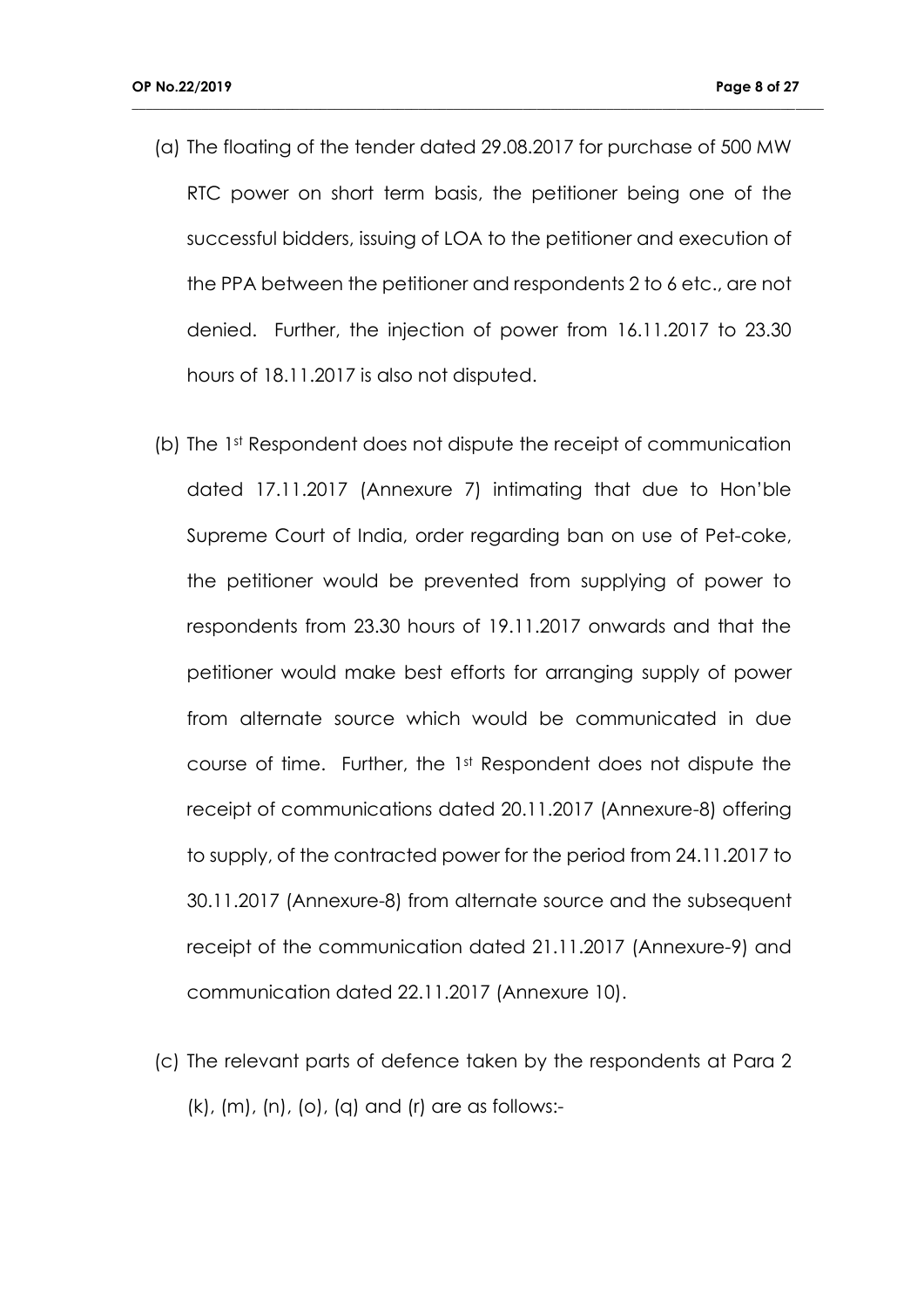*(i)* **Para 2 (k)** - "*The petitioner neither was unable to supply power from 19.11.2017 to 21.11.2017 from its original source nor did it propose to supply from alternative source. The petitioner proposed to supply of power from alternative source in its letter/ emails from 22.11.2017 onwards. Hence, the period from 22.11.2017 to 30.11.2017 was not considered for the purpose of*  liquidated damages as petitioner proposed to supply power *from 22.11.2017 onwards and ECSCOMs/PCKL were not willing to offtake power from alternative source in view of low load demand and heavy wind generation. Hence, there was no liability on either side from 22.11.2017 to 30.11.2017 and the Article 6.2.4 and 6.2.5 is not applicable for procurer and seller also."*

- (ii) **Para 2 (m)** *"The petitioner has not offered any power from 19.11.2017 to 21.11.2017. Hence, liquidated damages as per the article 6.2.5 is applicable on the petitioner for the said period, which works out to be Rs.29,72,647/- and no liquidated damages have been levied from 22.11.2017 onwards as the Petitioner offered to arrange supply of power from alternate source."*
- (iii) **Para 2 (n)** *"The petitioner has contended that the liquidated damages are applicable under Article 6.2.4 only if the monthly*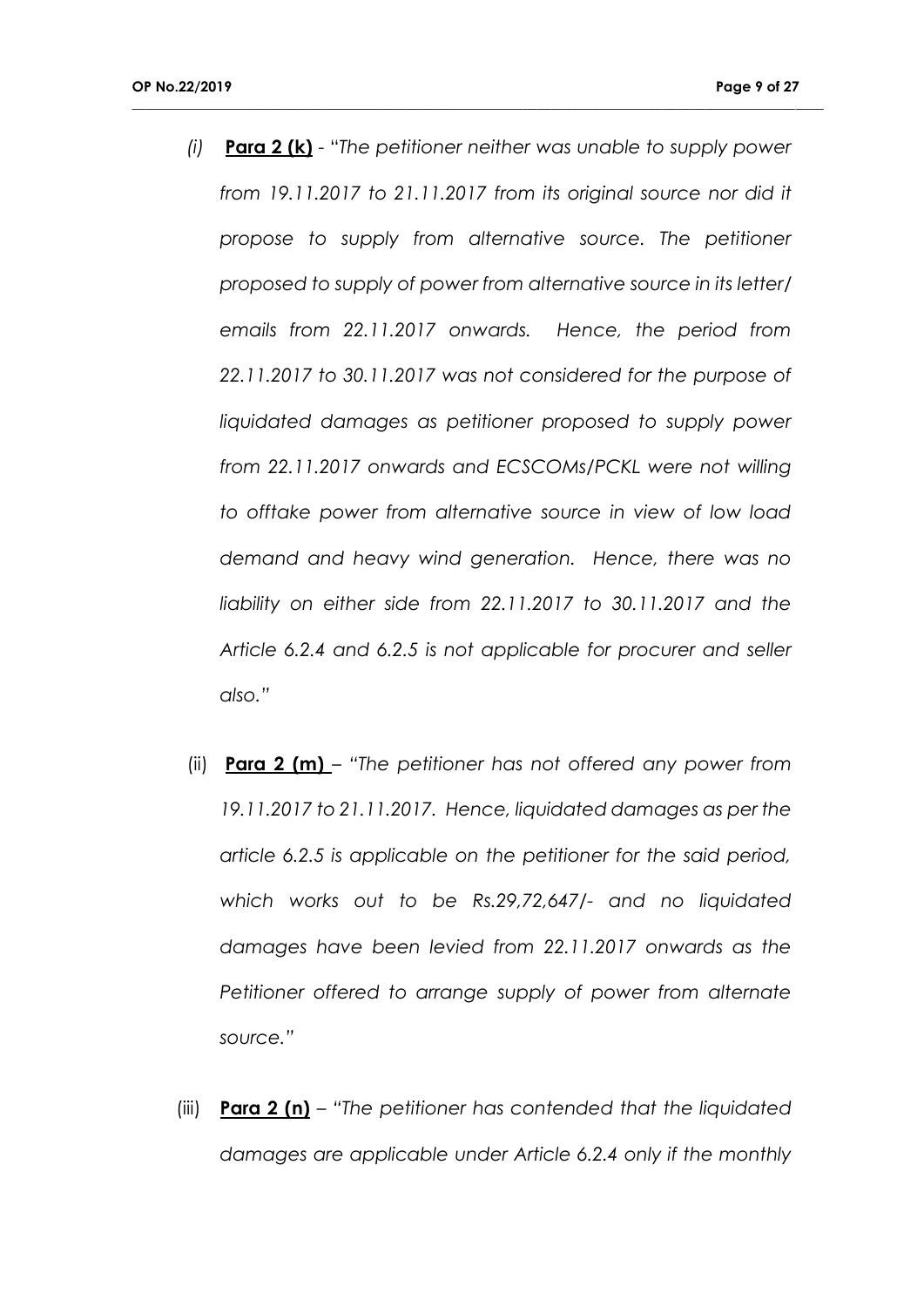*deviation from the supply of contracted supply of energy is above 25% and that in the instant case, assuming the availability of contracted energy from 22.11.2017 to 30.11.2017, the deviation works out to be only 20.6% which does not attract the levy of liquidated damages. The said contention of the petitioner is misleading and false as the same stems from erroneous and unsubstantiated assumption of availability of power from 22.11.2017 to 30.11.2017."* 

- (iv) **Para 2 (o)** *"The assumption of supplying the contracted energy from 22.11.2017 to 30.11.2017 is false and erroneous for the following reasons:*
	- *As per article 5.1.4 of the PPA, approval of the Procurer is required for supply of power from the alternative source. The petitioner has admittedly not secured the consent of the Respondent for supply of power from the alternate source. The PPA does not provide for the exclusion of time taken by Respondents in reverting to the proposal of supply of power from the alternate source for the purpose of levy of liquidated damages. It is incumbent upon the petitioner to inform the Respondents about the alternate source of power well in advance so as to process the proposal and time*  taken in such processing will not exonerate the Petitioner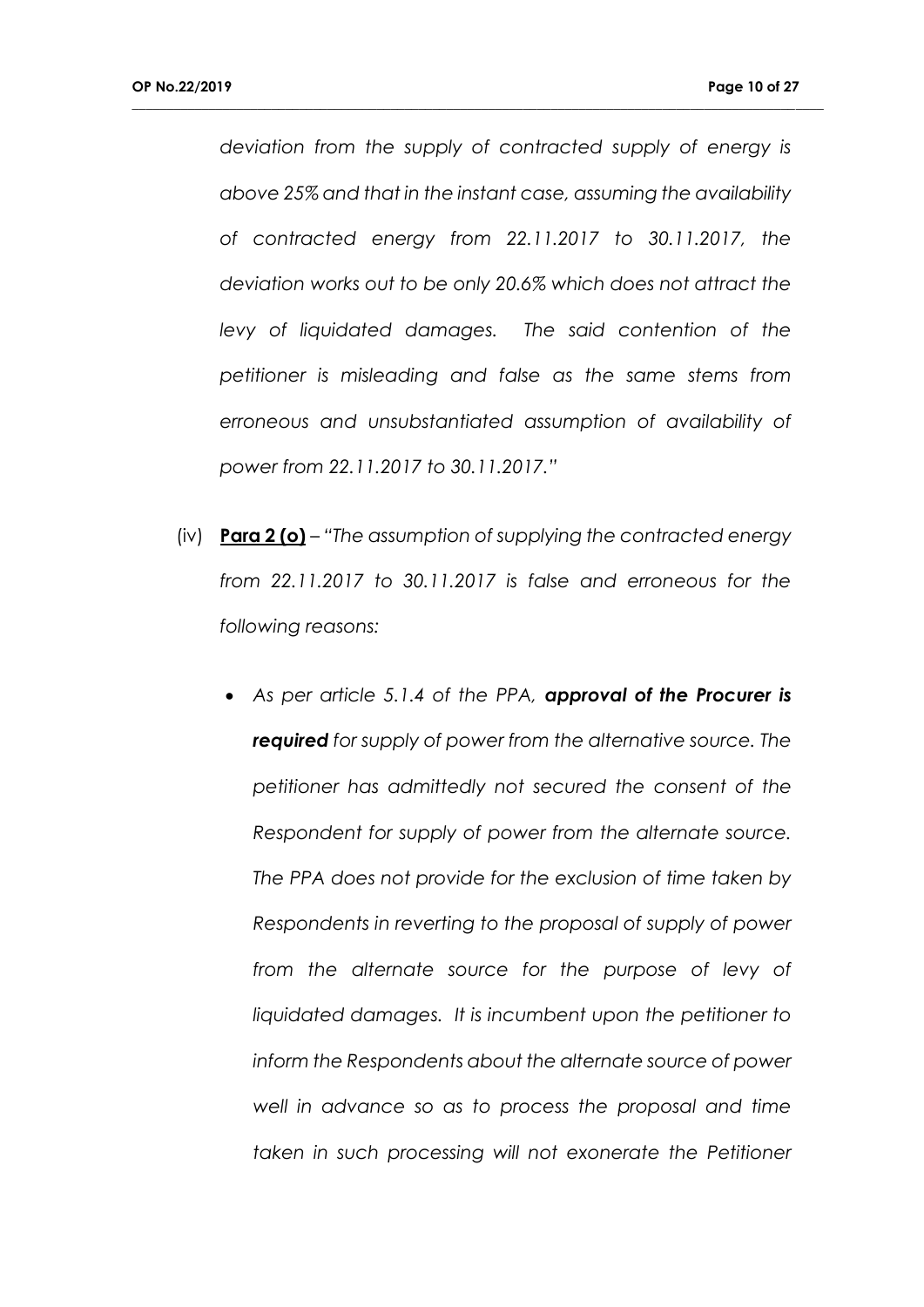*from its liability to pay the liquidated damages. Without the consent of the procurer, petitioner cannot claim availability*  from the different plants. Moreover, petitioner were not *provided any agreement/LOA, which validates/ authenticates the Petitioner's claim of supply of power from the alternate source.*

- *The period of non-supply had been considered for calculation of liquidated damages as the petitioner had shown willingness to supply of power from alternative sources and on the grounds of equity, the period where the petitioner proposed to arrange for an alternate source of power was excluded for the purpose of calculation of liquidated damages. However, the same shall not mean that for the purpose of calculating the deviation, the petitioner supplied contracted energy during the said period where petitioner proposed to supply power from alternate source.*
- *The Petitioner has not produced any evidence to demonstrate that it had kept ready the contracted energy to be exclusively supplied to the Respondents from alternate source and that such energy was not sold to any third party.*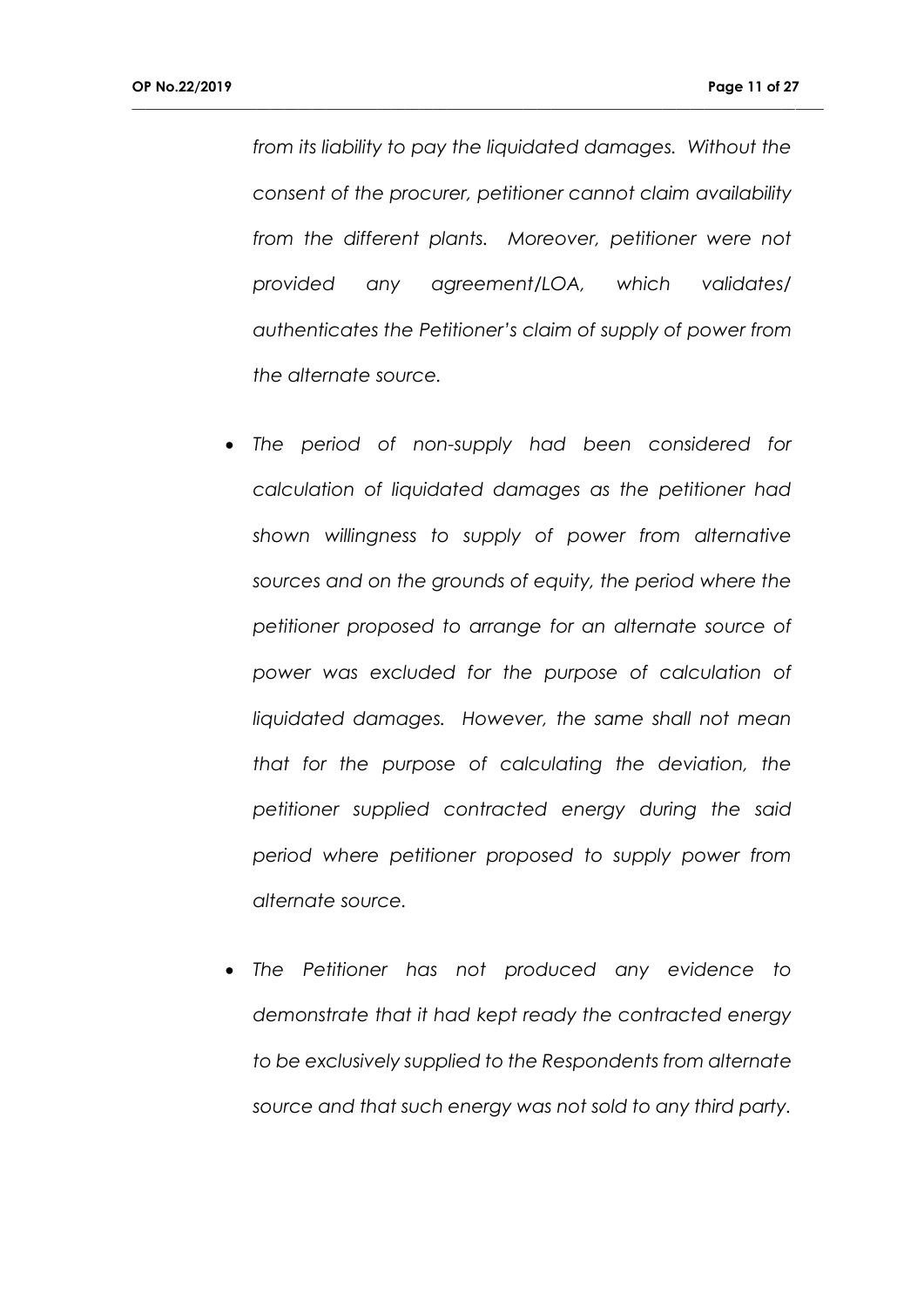*Mere proposal on a letter head without adequate data and documents such as agreement with the alternate source for supply of energy shall not mean compliance of Article 5.1.4 of the PPA."*

**\_\_\_\_\_\_\_\_\_\_\_\_\_\_\_\_\_\_\_\_\_\_\_\_\_\_\_\_\_\_\_\_\_\_\_\_\_\_\_\_\_\_\_\_\_\_\_\_\_\_\_\_\_\_\_\_\_\_\_\_\_\_\_\_\_\_\_\_\_\_\_\_\_\_\_\_\_\_\_\_\_\_\_\_\_\_\_\_\_\_\_\_\_\_\_\_\_\_\_**

(v) **Para 2 (q)** – *"The offer of the alternative source of power would amount to scheduling of the power by the Petitioner to the extent of the alternative source of power offered, if that schedule is not honored by the Respondents, for any reason. In any event, the Respondent has not made use of the contracted capacity / scheduled energy or any part thereof. The petitioner used for sale of such power, being a part of the contracted capacity, to any third party. In that event, the Respondents are not liable to consider such energy as made available to them by the petitioner. The petitioner was permitted to sell the power to a third party. The petitioner has not produced any document to establish that the entire quantum of power from the alternate source was exclusively available to the Respondents. Hence, during the period of 22.11.2017 to 30.11.2017, the contracted energy cannot be considered as available. There is nothing on record to show that, the petitioner had not sold that quantity of power to any third party."*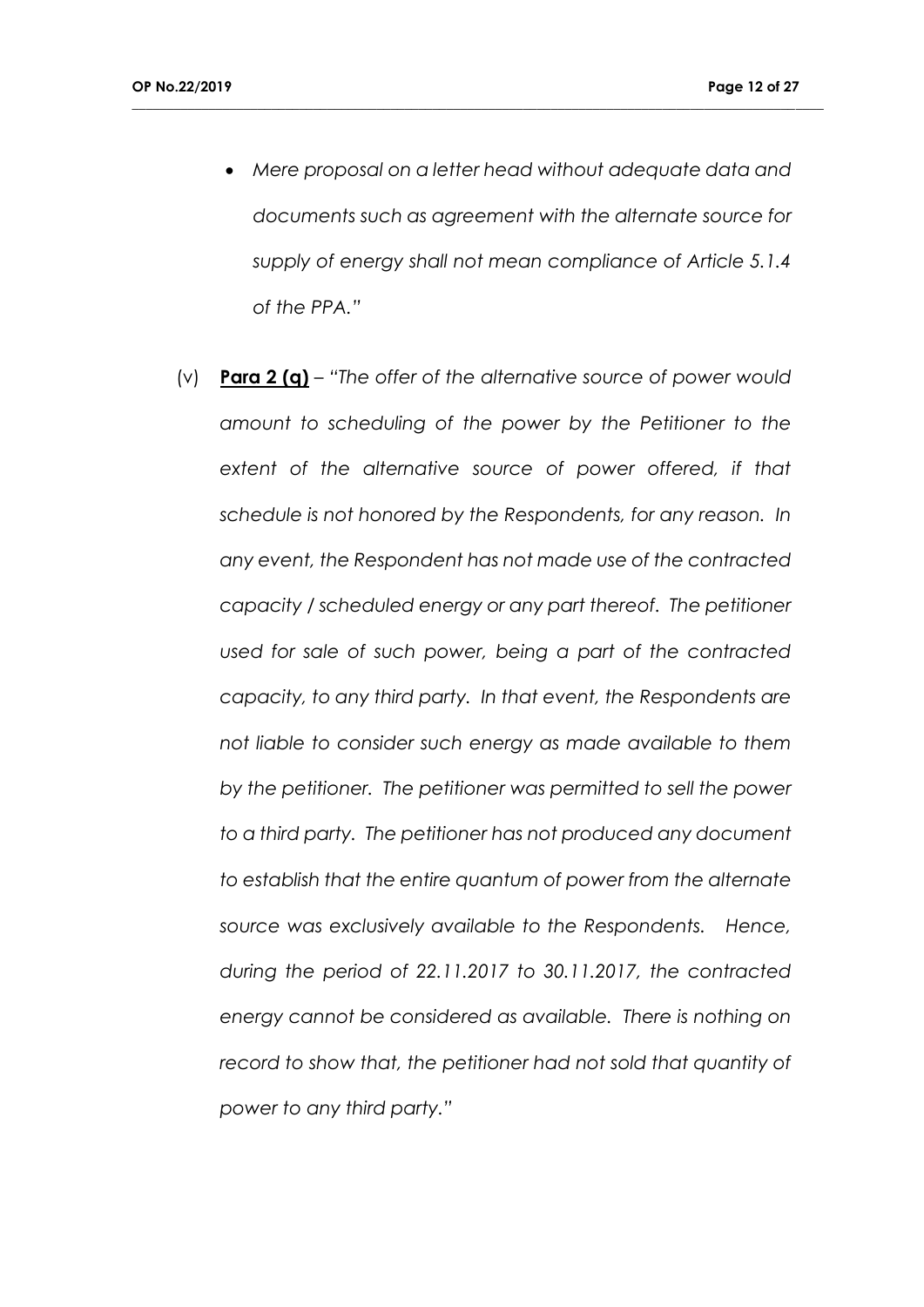(vi) **Para 2 (r)** – "*The petitioner had not supplied power from 19.11.2017 to 21.11.2017, and considering the period of 16.11.2017 to 21.11.2017, the liquidated damages as per clause 6.2.5 of the PPA was applied and Rs.29,72,647/- have been recovered. The period from 22.11.2017 to 30.11.2017 was not considered for availability, since approval was not given to petitioner for supply of power from alternative source."*

- (d) The 1st Respondent has contended that in response to the communication dated 20.11.2017 (Annexure-8), it sent e-mail dated 20.11.2017 requesting the petitioner to execute PPA and to furnish the document relating to performance guarantee as per the terms of RfP, before considering the proposal for supply of power from alternate source. [The 1st Respondent claims that the said e-mail dated 20.11.2017 (Annexure R-1) was produced along with objections, but no such document was found to be produced]. In the rejoinder, the petitioner has not disputed the receipt of such e-mail and on the other hand has stated that the original document relating to performance guarantee and the PPA duly executed by it on 21.11.2017 had been sent to 1st respondent.
- (e) For the above reasons, the Respondents prayed for the dismissal of the petition.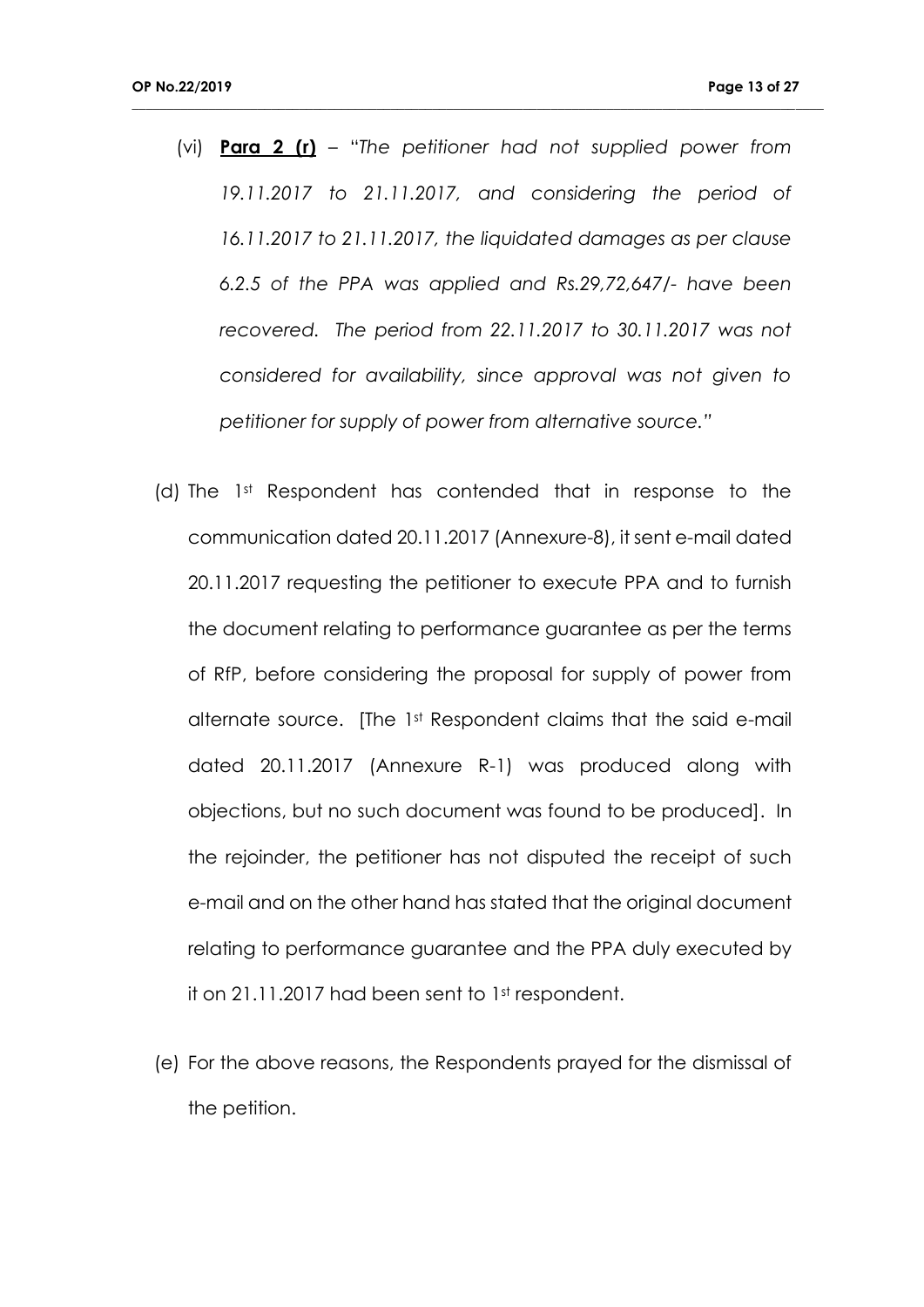4. The petitioner filed the Rejoinder denying the validity of the contentions taken by the respondents in the statement of objections. Along with the rejoinder, the petitioner has produced three documents marked at Annexure R-1 to Annexure R-3. Annexure R-1 relates to grant of Open Access for the period from 16.11.2017 to 30.11.2017 for scheduling of 100 MW RTC power, disclosing injection entity as SCL Power plant, Rajasthan and drawee entity as BESCOM, Karnataka. Annexure R-2 is a document disclosing the acceptance of the terms of LOA and intimating that the supply of power would commence from 16.11.2017. Annexure R-3 is a document for having applied for Open Access for the period from 24.11.2017 to 30.11.2017 from alternate source of SGPL to BESCOM.

- 5. We have heard the representative of the petitioner and the learned counsels for the respondents.
- 6. From the pleadings and records and the rival submissions raised by the parties and also from the relevant terms of the PPA dated 24.11.2017, the following issues would arise for our consideration:-
	- (i) Issue No.1: Whether the petitioner was liable to pay the liquidated damages for failure to supply the contracted capacity as per Article 6.2.5 read with Article 6.2.4.? If so, what should be the quantum of liquidated damages payable by the petitioner to respondents?
	- (ii) Issue No.2: What Order?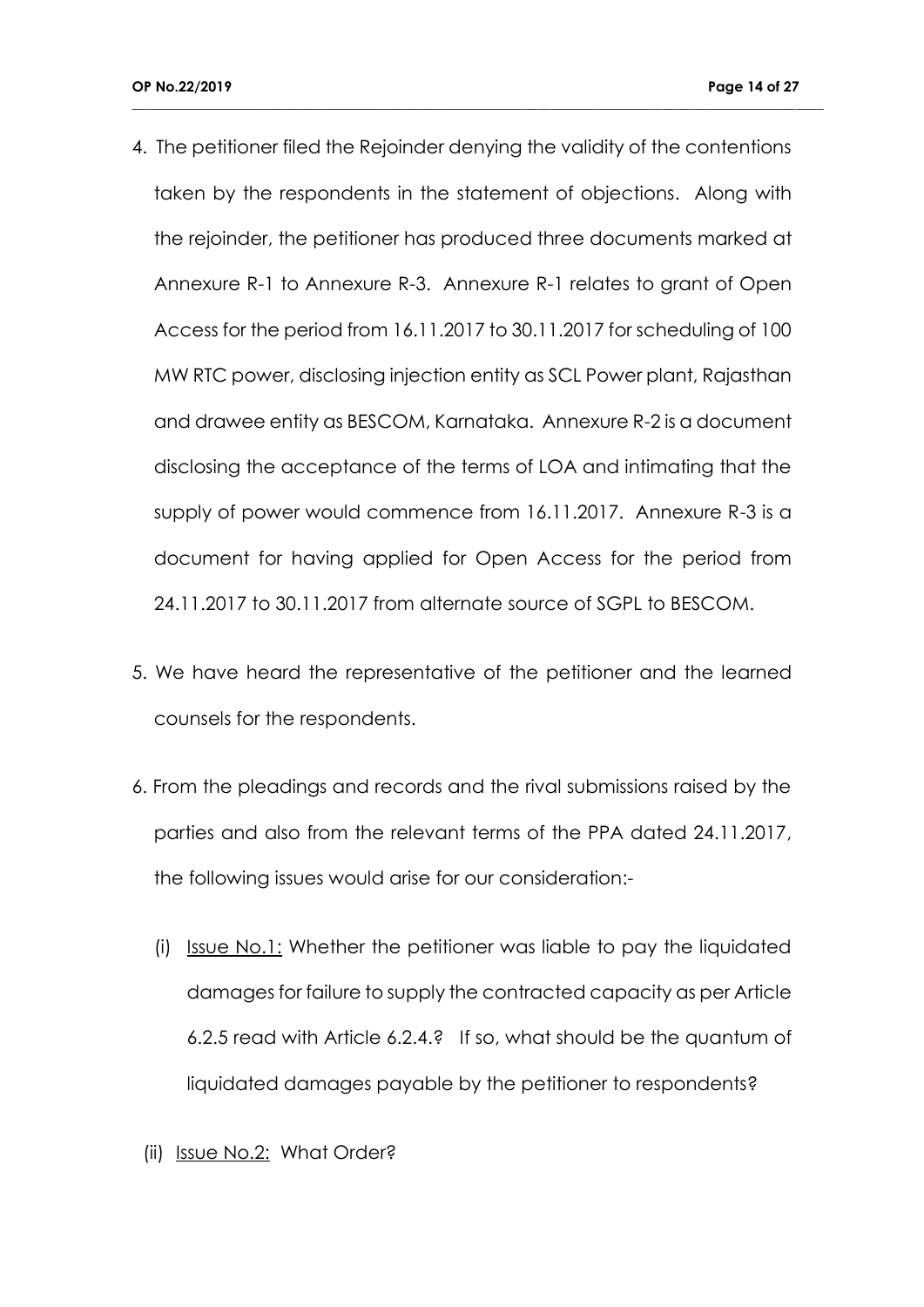7. After considering the relevant terms of the PPA dated 24.11.2017 and the submissions of the parties and the pleadings and records, our findings on the above issues are as follows:

- 8. Issue No.1: Whether the petitioner was liable to pay the liquidated damages for failure to supply the contracted capacity as per Article 6.2.5 read with Article 6.2.4.? If so, what should be the quantum of liquidated damages payable by the petitioner to respondents?
- 9. The petitioner dis-owns the liability to pay the liquidated damages on the following two grounds:
	- (i) That the inability to supply power was due to the passing of the order dated 17.11.2017 (Annexure 6) by the Hon'ble Supreme Court of India banning the usage of Pet-coke in NCR and in the States of UP, Rajasthan and Haryana with immediate effect which amounts to *Force Majeure* event exempting the petitioner from performing its obligation under the PPA;
	- (ii) That it offered alternate source of power supply for the period between 22.11.2017 to 30.11.2017 to meet its obligations under the PPA, but the 1st Respondent failed to give the concurrence for the same, thereby for this whole period, the petitioner was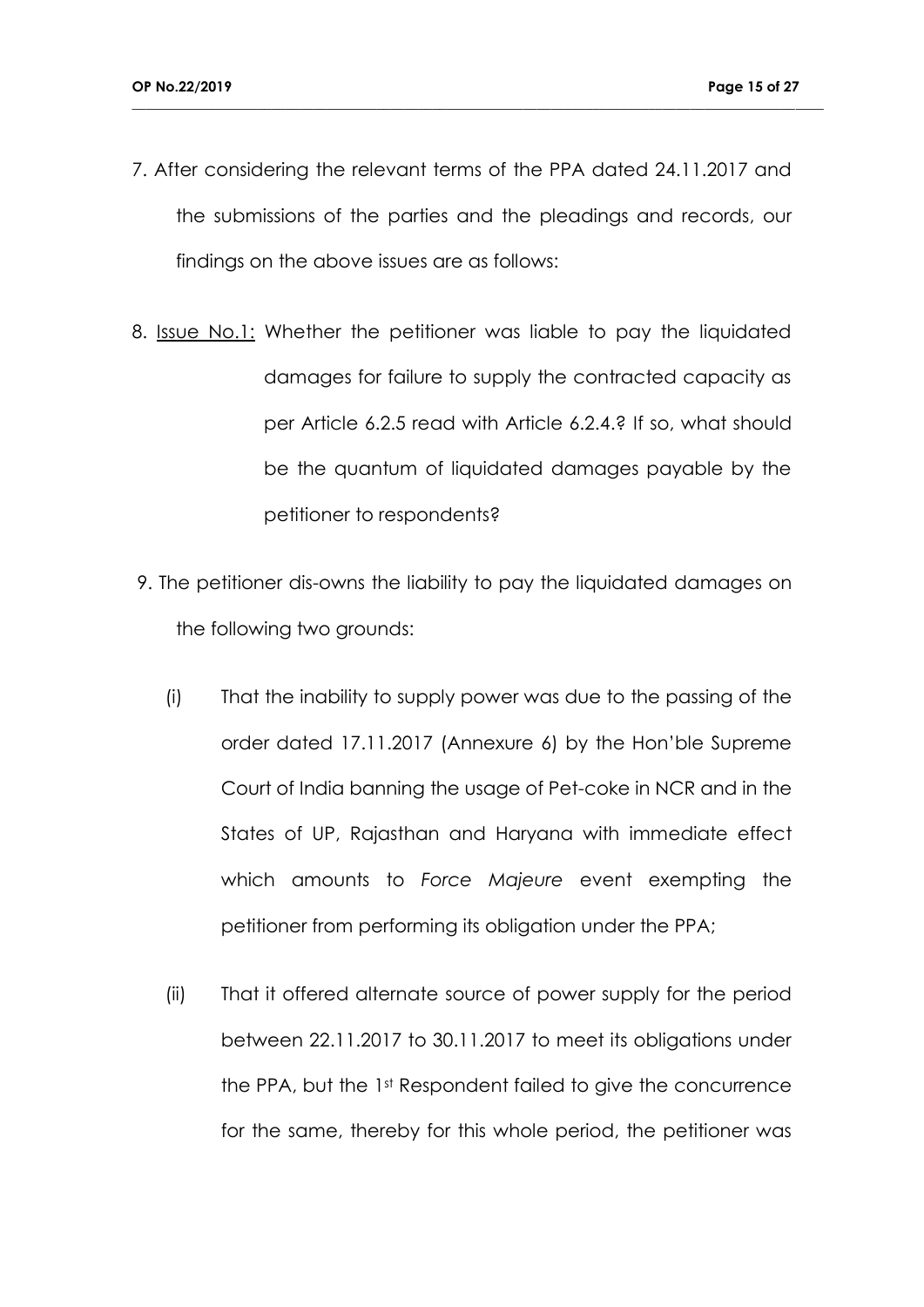deemed to have supplied energy to the extent of contracted quantum.

**\_\_\_\_\_\_\_\_\_\_\_\_\_\_\_\_\_\_\_\_\_\_\_\_\_\_\_\_\_\_\_\_\_\_\_\_\_\_\_\_\_\_\_\_\_\_\_\_\_\_\_\_\_\_\_\_\_\_\_\_\_\_\_\_\_\_\_\_\_\_\_\_\_\_\_\_\_\_\_\_\_\_\_\_\_\_\_\_\_\_\_\_\_\_\_\_\_\_\_**

- 10. Now, we will consider the first ground urged by the petitioner.
	- (a) The Articles 7.1 and 7.2 of the PPA provides for *'Force Majeure'* and its effect as follows:

### **7.1 -** *" Force Majeure*

*Force Majeure Events shall mean the occurrence of any of the following events:-*

- *(i) Any restriction imposed by RLDC/SLDC in scheduling of power due to breakdown of Transmission/Grid constraint shall be treated as Force Majeure without any liability on either side.*
- *(ii) Any of the events or circumstances, or combination of events and circumstances such as act of God, exceptionally adverse weather conditions, lightning, flood, cyclone, earthquake, volcanic eruption, fire or landslide or acts of terrorism causing disruption of the system.*
- *(iii) The contracted power will be treated as deemed reduced for the period of transmission constraint. The non/part availability of transmission corridor should be certified by the concerned RLDC/SLDC.*
- *(iv) The procurer would return the CPG in case of non-availability of transmission corridor during the contract period.*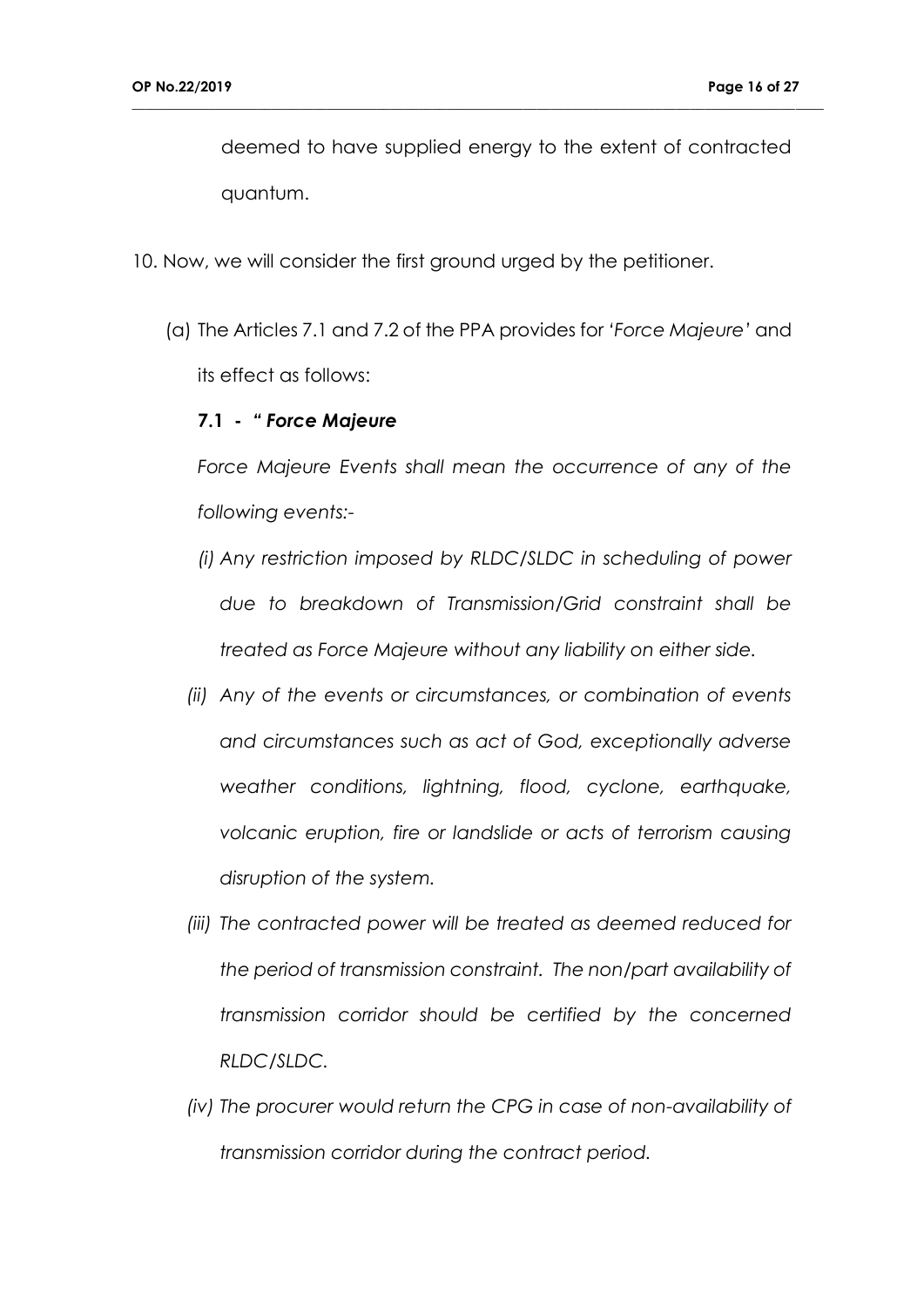*The Affected Party shall give intimation to the other Party of any event of Force Majeure immediately but not later than 24 hours."*

**\_\_\_\_\_\_\_\_\_\_\_\_\_\_\_\_\_\_\_\_\_\_\_\_\_\_\_\_\_\_\_\_\_\_\_\_\_\_\_\_\_\_\_\_\_\_\_\_\_\_\_\_\_\_\_\_\_\_\_\_\_\_\_\_\_\_\_\_\_\_\_\_\_\_\_\_\_\_\_\_\_\_\_\_\_\_\_\_\_\_\_\_\_\_\_\_\_\_\_**

#### **7.2 -** *" Duty to Mitigate*

*To the extent not prevented by a Force Majeure event, the Affected Party shall continue to perform its obligations pursuant to this Agreement. The Affected Party shall use its reasonable efforts to mitigate the effect of any event of Force Majeure as soon as practicable."*

- (b) The above definition of the phrase *'Force Majeure'* would clearly indicate that outage of generating station due to break-down or non-generation of energy for want of fuel for any reason, cannot be treated as *'Force Majeure'* event. Therefore, the petitioner cannot claim the defence of *'Force Majeure'* for non-supply of Contracted Capacity. Therefore, the 1st ground urged by the petitioner is rejected.
- 11. Now, we will consider the 2nd ground urged by the petitioner.
	- a) Though the PPA is executed on 24.11.2017, Article 2.1 states that the effective date of this agreement shall be from 16.11.2017, the date of commencement of the supply of power. The other important clauses of the PPA are that the Seller shall ensure that 100% Contracted Capacity is made available to the Procurers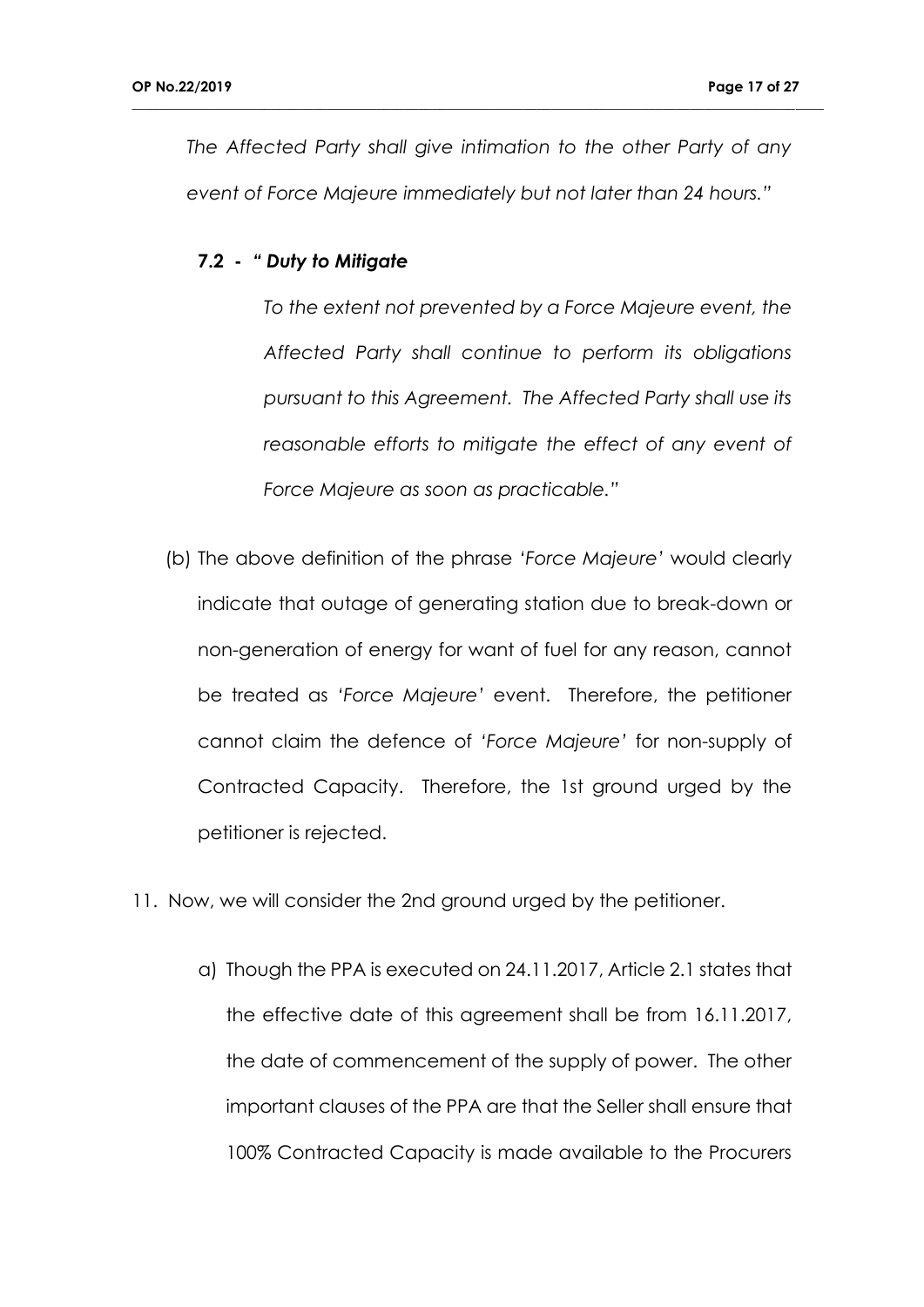(Article 4.1.1), that the entire Contracted Capacity shall be for the exclusive benefit of the Procurers (Article 5.1.3.1), the Seller shall raise bills on monthly basis for the energy scheduled at the delivery point (Article 6.1).

**\_\_\_\_\_\_\_\_\_\_\_\_\_\_\_\_\_\_\_\_\_\_\_\_\_\_\_\_\_\_\_\_\_\_\_\_\_\_\_\_\_\_\_\_\_\_\_\_\_\_\_\_\_\_\_\_\_\_\_\_\_\_\_\_\_\_\_\_\_\_\_\_\_\_\_\_\_\_\_\_\_\_\_\_\_\_\_\_\_\_\_\_\_\_\_\_\_\_\_**

b) Regarding supply of power from alternate source, Article 5.1.4 provides as follows:-

## **Article 5.1.4** – *"Alternate source of power supply –*

If the Seller is unable to provide supply of power to the *Procurer(s) up to the Contracted Capacity from the Delivery Point except due to a Force Majeure Event, the Seller shall supply power up to the Contracted Capacity from an alternative generation source to meet its obligations under this Agreement with the consent of Procurer(s). Such power shall be supplied to the Procurer(s) at the same Tariff as per the terms of this Agreement. If the power is being supplied through alternate source, additional charges and losses if any, due to cancellation of existing corridor and booking of new corridor etc., shall be to the account of Seller."*

c) The petitioner could not supply power from the generation source viz., SCL Power Plant, Rajasthan, as there was ban for using Pet-coke as fuel for the period from 23.30 hours of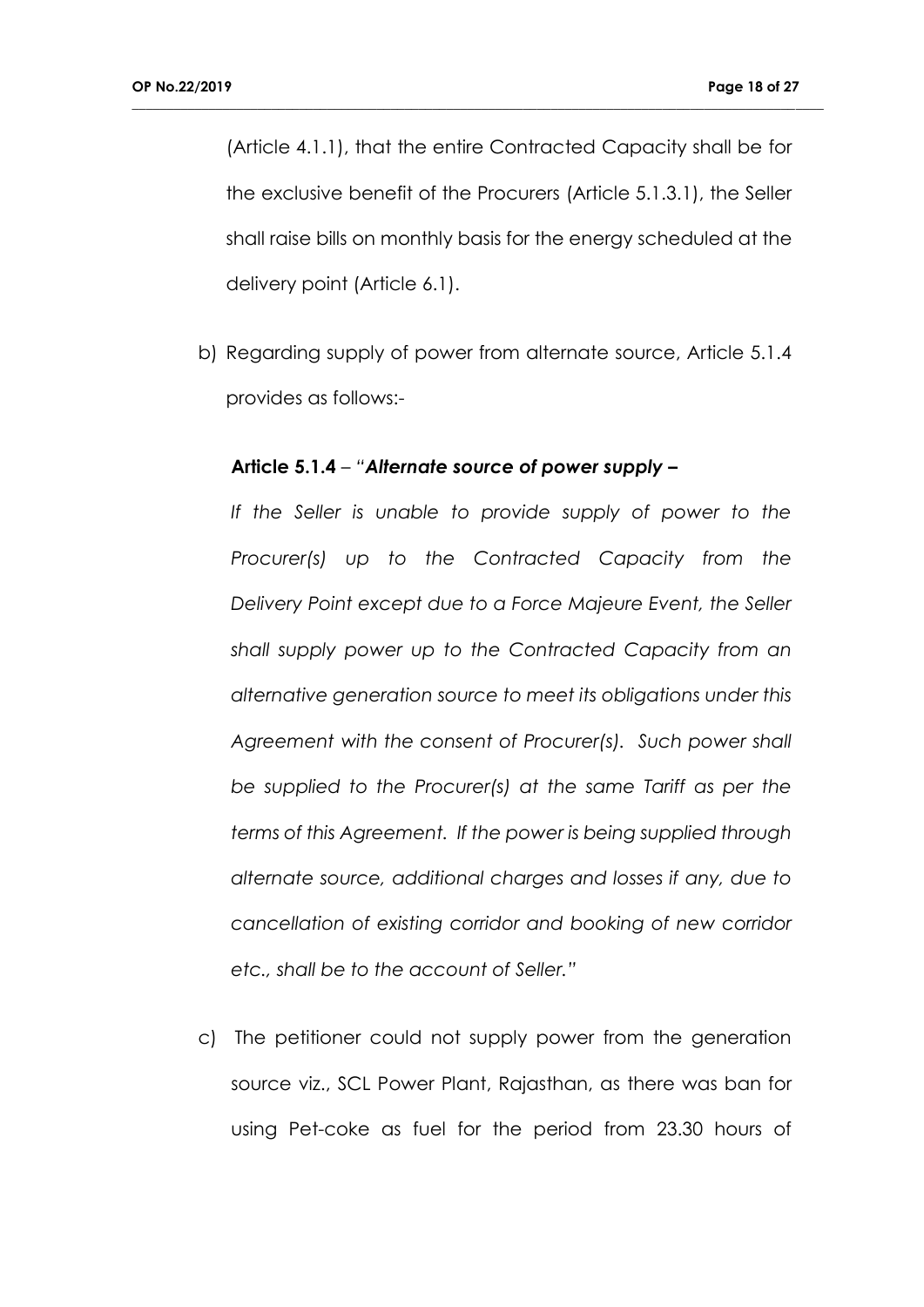18.11.2017 to 16.12.2017 till arranging alternative fuel. Therefore, for the month of November 2017, the petitioner could not supply power from 23.30 hours of 18.11.2017 to 30.11.2017. The petitioner offered alternate source of power supply from 24.11.2017 to 30.11.2017 from SGPL as per the communication dated 20.11.2017 (Annexure-8). He had also applied for grant of Open Access on 20.11.2017 before SRLDC for the period from 24.11.2017 to 30.11.2017 for injecting 100 MW RTC power from SGPL from alternate source as per Annexure R-3. Therefore, the communication dated 20.11.2017 (Annexure-8) and the application for grant of Open Access for the period from 24.11.2017 to 30.11.2017 (Annexure R-3) would clearly indicate that the petitioner offered alternate source of power supply for the said period from 24.11.2017 to 30.11.2017.

**\_\_\_\_\_\_\_\_\_\_\_\_\_\_\_\_\_\_\_\_\_\_\_\_\_\_\_\_\_\_\_\_\_\_\_\_\_\_\_\_\_\_\_\_\_\_\_\_\_\_\_\_\_\_\_\_\_\_\_\_\_\_\_\_\_\_\_\_\_\_\_\_\_\_\_\_\_\_\_\_\_\_\_\_\_\_\_\_\_\_\_\_\_\_\_\_\_\_\_**

d) In response to the communication dated 20.11.2017 (Annexure-8), the 1st Respondent replied vide e-mail dated 20.11.2017 requesting the petitioner to execute the PPA and to furnish performance guarantee as per the terms of the RfP, before considering the proposal for supply of power from the alternate source. Thereafter, on 21.11.2017 at 06.48 p.m. vide communication (Annexure-9), the petitioner informed that it was in a position to arrange power on 22.11.2017 and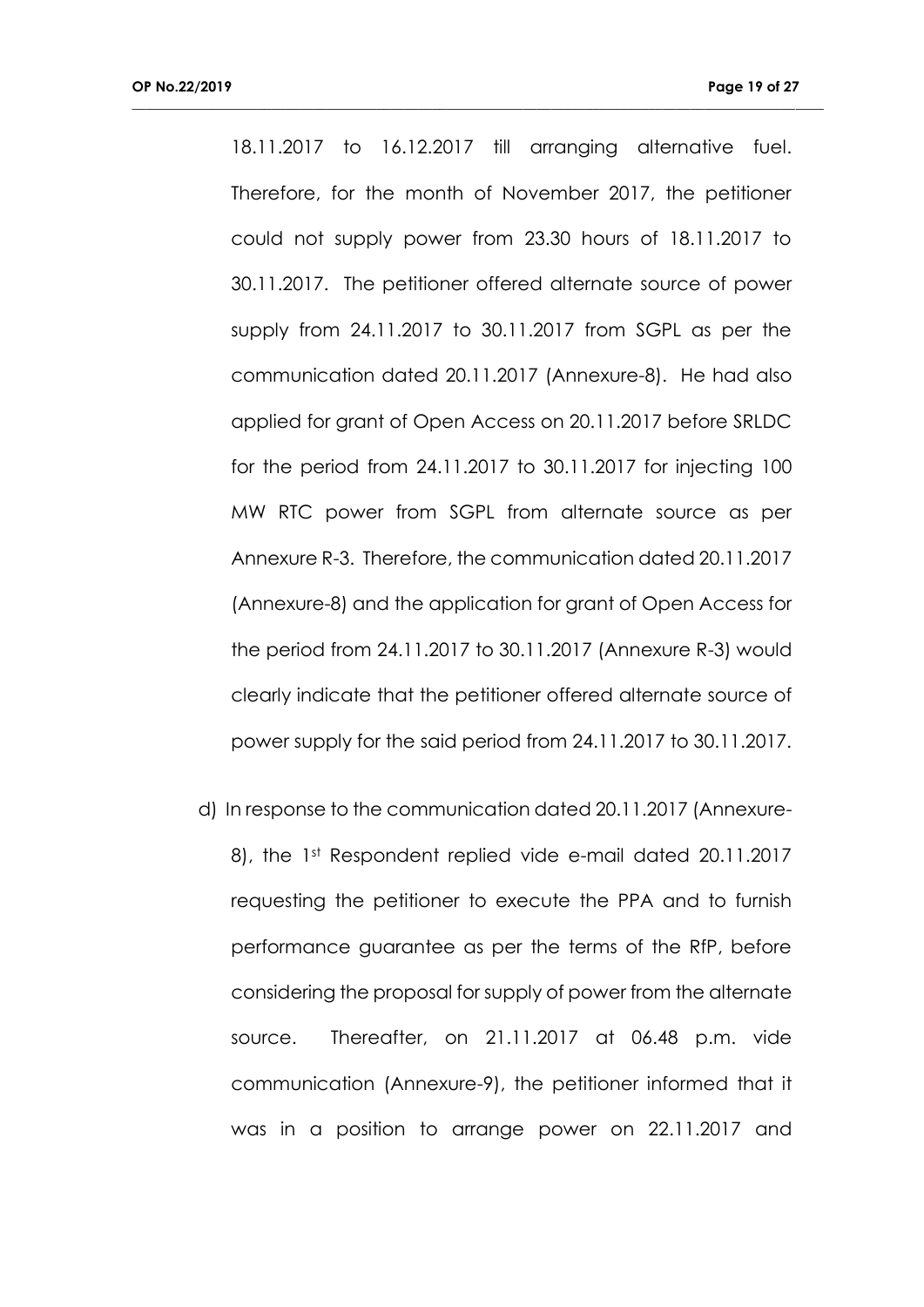23.11.2017 from alternate source and requested the 1st Respondent to give its concurrence for the same. The 1st Respondent did not give its concurrence in response to Annexure-9. Thereafter, the petitioner again on 22.11.2017 at 04.18 p.m. vide communication (Annexure-10) intimated that it was in a position to arrange power supply from alternate source from 20.00 hours of 23.11.2017 till 24.00 hours of 30.11.2017 and requested to give concurrence of the petitioner, so that the OA application could be processed further. The 1st Respondent has not given its concurrence for supply of power from alternate source in reply to any of the above communications of the petitioner. The petitioner himself in his Rejoinder in Para 11 in reply to Para 2 (k) of the objection statement of the 1st Respondent has stated that:-

**\_\_\_\_\_\_\_\_\_\_\_\_\_\_\_\_\_\_\_\_\_\_\_\_\_\_\_\_\_\_\_\_\_\_\_\_\_\_\_\_\_\_\_\_\_\_\_\_\_\_\_\_\_\_\_\_\_\_\_\_\_\_\_\_\_\_\_\_\_\_\_\_\_\_\_\_\_\_\_\_\_\_\_\_\_\_\_\_\_\_\_\_\_\_\_\_\_\_\_**

"The process of arranging power from alternative source took some time and power was arranged from 24.11.2017 to 30.11.2017 and subsequently for 22.11.2017 and 23.11.2017 as well."

As already noted the 1st Respondent in its e-mail dated 20.11.2017 replied that before considering the giving of consent for supply of power from alternate source, the petitioner should furnish performance guarantee and execute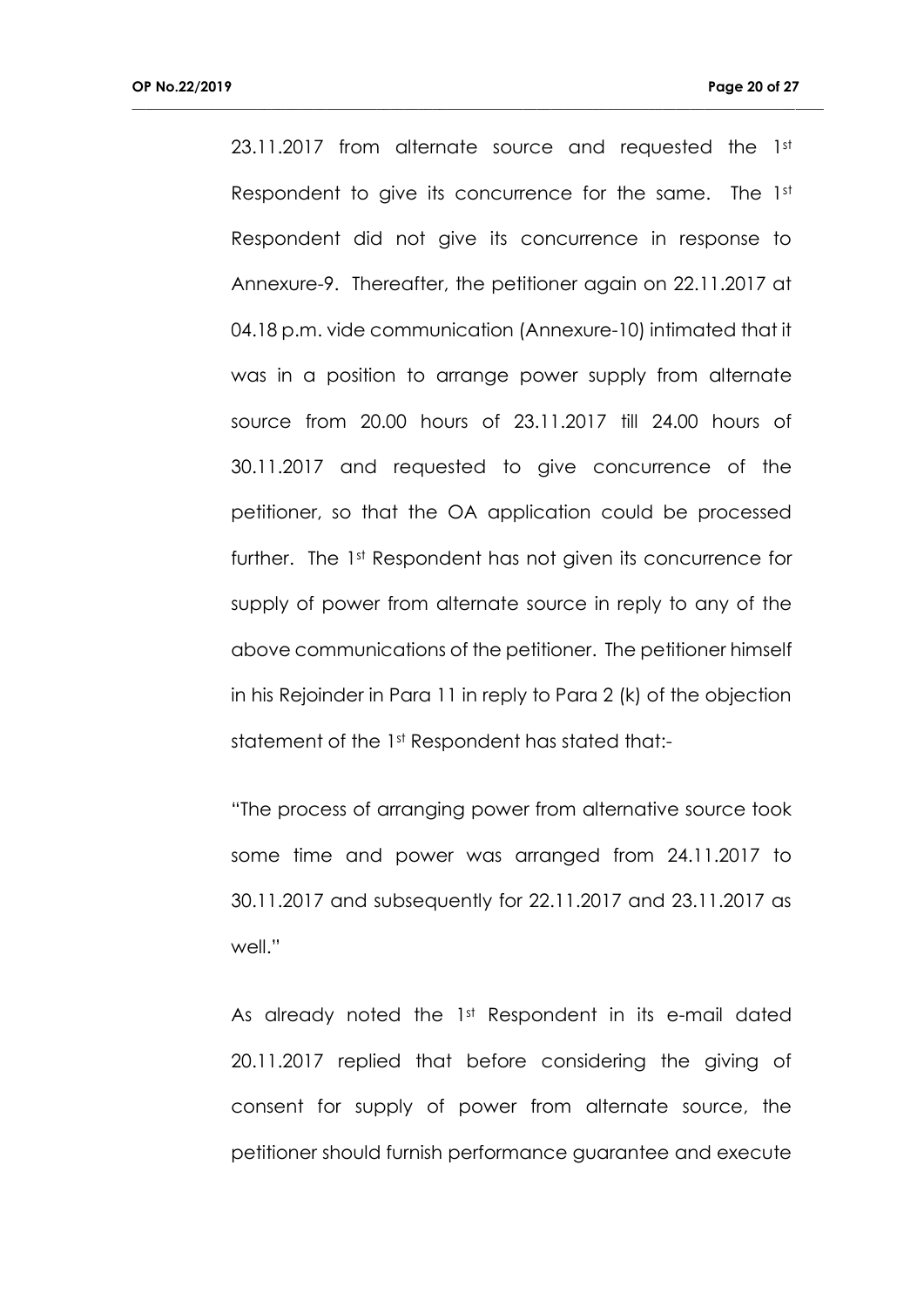the PPA. Only thereafter, the petitioner offered to supply the power from alternative source even on 22.11.2017 and 23.11.2017. But the petitioner had not produced any evidence to show that it had applied for Open Access for these two days or it had obtained the consent of alternate source generator. As can be seen from Annexure-9 and Annexure-10, it is not made out by the petitioner from which alternate source it would supply power on 22.11.2017 and 23.11.2017. Therefore, we are of the opinion that the offer of the petitioner to supply power from alternate source for the period from 24.11.2017 to 30.11.2017 can be taken as the valid offer and that the subsequent offer made by the petitioner to supply power even on 22.11.2017 and 23.11.2017 cannot be considered as valid offer.

**\_\_\_\_\_\_\_\_\_\_\_\_\_\_\_\_\_\_\_\_\_\_\_\_\_\_\_\_\_\_\_\_\_\_\_\_\_\_\_\_\_\_\_\_\_\_\_\_\_\_\_\_\_\_\_\_\_\_\_\_\_\_\_\_\_\_\_\_\_\_\_\_\_\_\_\_\_\_\_\_\_\_\_\_\_\_\_\_\_\_\_\_\_\_\_\_\_\_\_**

e) We have already extracted Article 5.1.4 relating to supply of power from alternative source. It provides that if the Seller is unable to provide supply of power to Procurers up to the Contracted Capacity from the delivery point except due to *'Force Majeure'* event, the Seller shall supply power up to the Contracted Capacity from an alternative generation source to meet its obligation under this agreement 'with the consent of the Procurers.' Therefore, the supply of power from alternate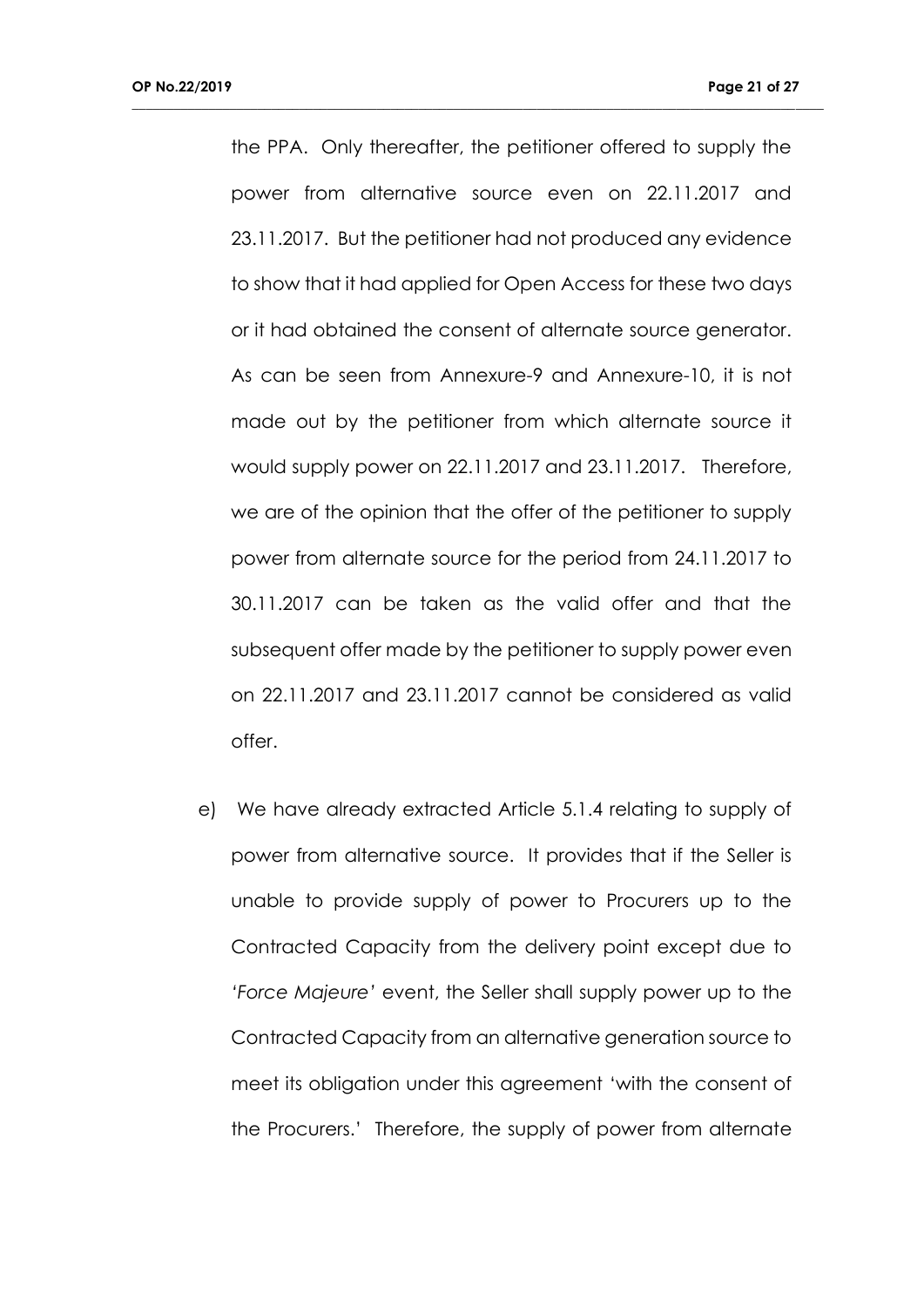source is possible only in the event of the Procurers concurring for such supply. Admittedly, in the present case, the 1st Respondent or any other respondents have not given such concurrence. In the absence of such concurrence, the petitioner is not entitled to supply power from alternative source. The petitioner contended that if it had offered to supply power from alternative source and the 1st Respondent had withheld the consent for such supply, the petitioner was deemed to have supplied energy to the extent of Contracted Quantum for this whole period. Such an inference cannot be drawn either from Article 5.1.4 or any other Article of the PPA.

**\_\_\_\_\_\_\_\_\_\_\_\_\_\_\_\_\_\_\_\_\_\_\_\_\_\_\_\_\_\_\_\_\_\_\_\_\_\_\_\_\_\_\_\_\_\_\_\_\_\_\_\_\_\_\_\_\_\_\_\_\_\_\_\_\_\_\_\_\_\_\_\_\_\_\_\_\_\_\_\_\_\_\_\_\_\_\_\_\_\_\_\_\_\_\_\_\_\_\_**

f) It may be true that allowing the petitioner to supply power from alternative source, only with the consent of 1st Respondent as stated in Article 5.1.4 of the PPA is an onerous term of the Contract. The petitioner should have taken proper step before finalizing the bid proceedings to delete such 'term of giving consent' as per Article 5.1.4 of the PPA for supply of power from alternative source. In the absence of it. In the absence of it, the refusal to give consent by the 1st Respondent, even though the petitioner was being ready for supply of RTC power to the extent of 100 MW could not be taken as deemed supply of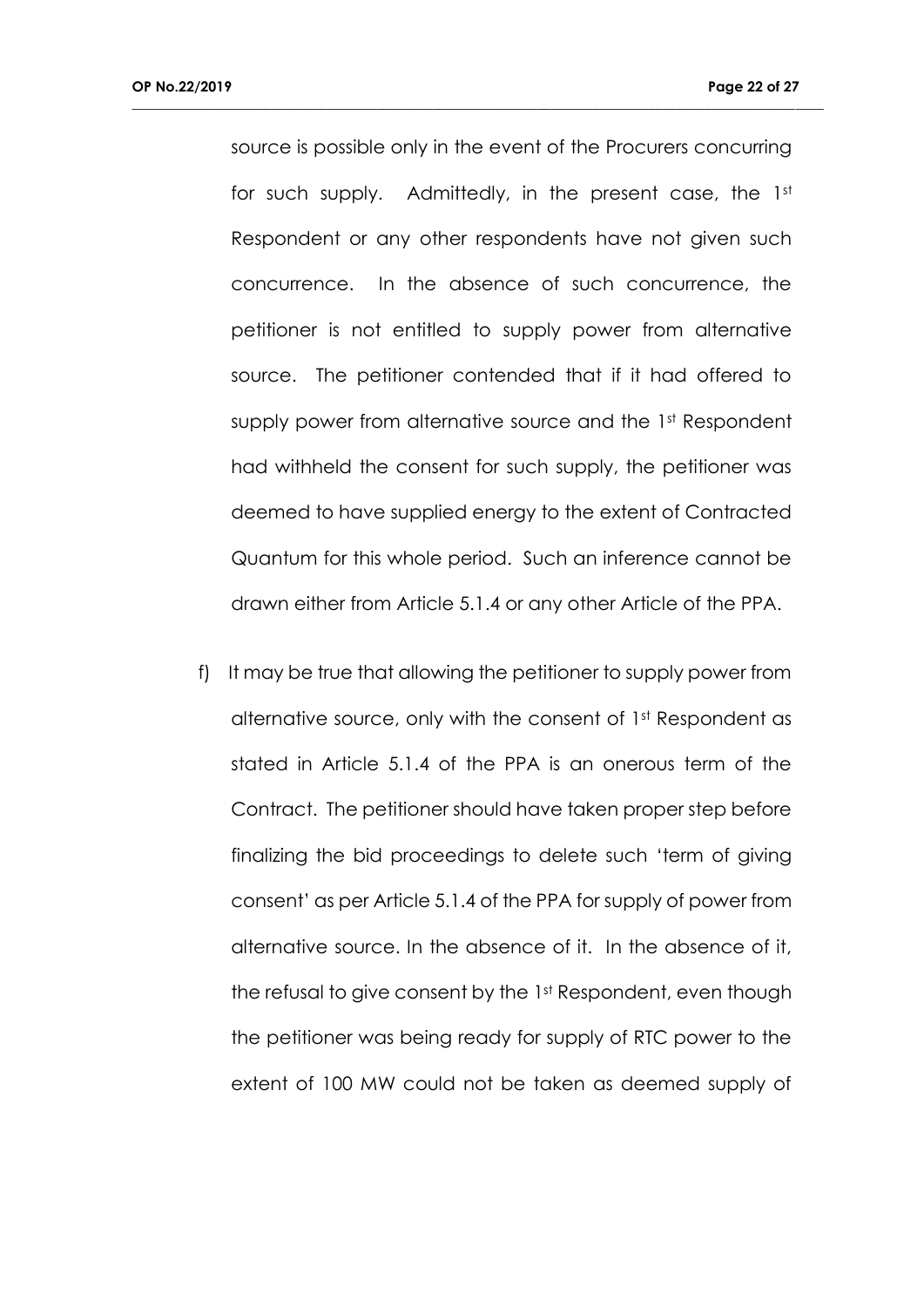energy, as claimed by the petitioner. Therefore, we hold the 2nd ground urged by the petitioner is not valid.

**\_\_\_\_\_\_\_\_\_\_\_\_\_\_\_\_\_\_\_\_\_\_\_\_\_\_\_\_\_\_\_\_\_\_\_\_\_\_\_\_\_\_\_\_\_\_\_\_\_\_\_\_\_\_\_\_\_\_\_\_\_\_\_\_\_\_\_\_\_\_\_\_\_\_\_\_\_\_\_\_\_\_\_\_\_\_\_\_\_\_\_\_\_\_\_\_\_\_\_**

12 (a) The relevant portion of the Article 6.2.4 and Article 6.2.5 of the PPA specifying for payment of liquidating damages for failure to supply the Contracted Capacity reads thus:-

*'Article 6.2.4 – Payment for Liquidated Damages for failure to supply the Contracted Capacity:*

- *Both the parties would ensure that actual scheduling does not deviate by more than 25% of the Contracted power as per the approved open access on monthly basis.*
- *xxx xxx xxx xxx xxx*

*Article 6.2.5 – In case deviation from Seller side is more than 25% of contracted energy for which open access has been allocated on monthly basis, Seller shall pay compensation to Procurer at 20% of Tariff per KWh for the quantum of shortfall in excess of permitted deviation of 25% in the energy supplied and pay for the open access charges to the extent not availed by the Procurer.'*

(b) In the event of not considering the availability of supply of power from alternative source from 22.11.2017 to 30.11.2017,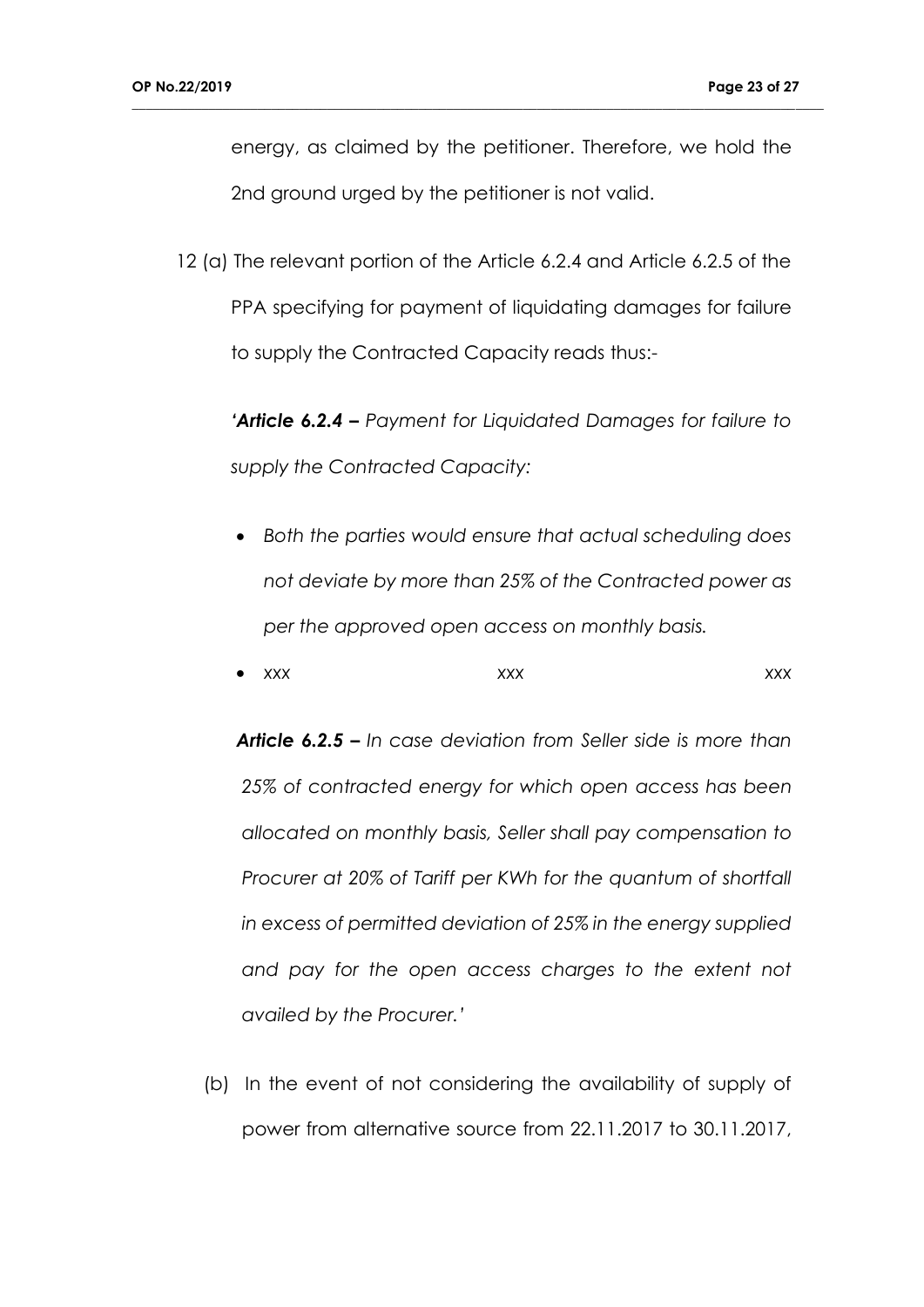one can say that the claim made by the 1st Respondent as per Annexure 5, towards deduction of Rs.29,72,647/- on account of liquidated damages cannot be found fault with.

**\_\_\_\_\_\_\_\_\_\_\_\_\_\_\_\_\_\_\_\_\_\_\_\_\_\_\_\_\_\_\_\_\_\_\_\_\_\_\_\_\_\_\_\_\_\_\_\_\_\_\_\_\_\_\_\_\_\_\_\_\_\_\_\_\_\_\_\_\_\_\_\_\_\_\_\_\_\_\_\_\_\_\_\_\_\_\_\_\_\_\_\_\_\_\_\_\_\_\_**

13) (a) The petitioner contended that 'the availability' of supply of power from alternate source should be considered for the period from 22.11.2017 to 30.11.2017, to find out as to whether there was any deviation from Seller's side is more than 75% of 'Contracted Energy' for which Open Access has been allocated on monthly basis, and for calculating the payment of compensation under Article 6.2.5 of the PPA. We have already noted that the offer of alternate power supply on 22.11.2017 and 23.11.2017 cannot be considered as valid offer for supply of power from alternate source. It can also be noted that the actual energy scheduled and the deemed availability at KPTCL periphery which is the delivery point agreed in the PPA should be taken into consideration. If the actual energy scheduled and the deemed availability of energy is calculated in this manner, it would come to 2,35,32,730 units and 75% of the contracted energy at KPTCL periphery comes to 2,65,83,480 units for the month of November 2017. The difference would be 30,50,750 units. The liquidated damages payable by the petitioner at 20% of the quoted tariff of Rs.4.08 per unit comes to Rs.24,89,412/-. The detailed calculation is as shown in the table below: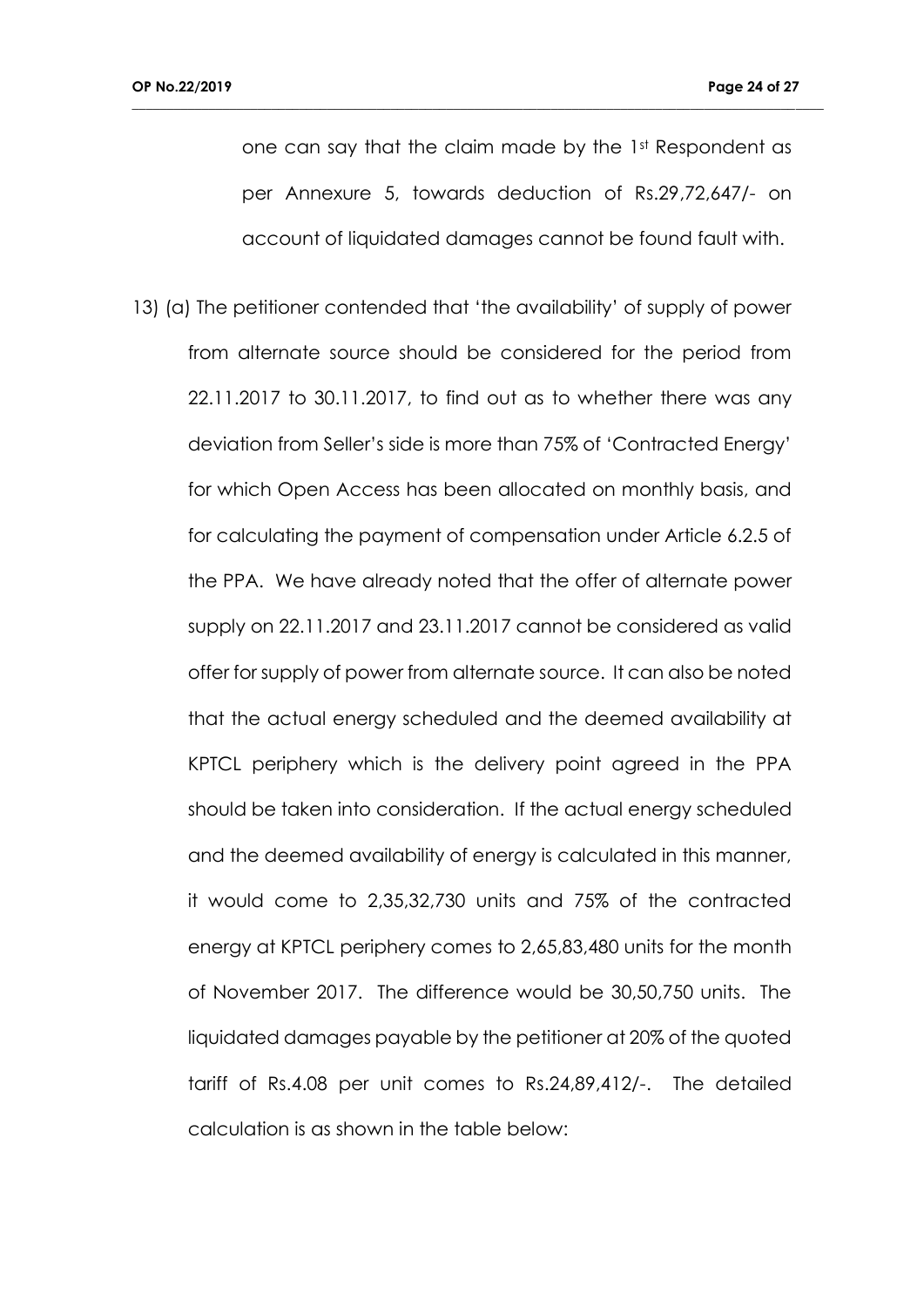| Energy actual scheduled & deemed Availability of energy in respect of M/s Shree Cements Limited (100<br>MW Contracted Capacity at Regional periphery |           |                                              |                                                                                          |                                                                                                                               |                                                                                                      |  |
|------------------------------------------------------------------------------------------------------------------------------------------------------|-----------|----------------------------------------------|------------------------------------------------------------------------------------------|-------------------------------------------------------------------------------------------------------------------------------|------------------------------------------------------------------------------------------------------|--|
| <sub>SI</sub><br>No                                                                                                                                  | Date      | Application<br>No filed by<br>the<br>Company | Energy to be<br>scheduled by<br><b>Shree Cements</b><br>Ltd Regional<br>Periphery in MUs | Energy scheduled by<br>Shree Cements at<br>KPTCL Periphery after<br>deducting withdrawal<br>POC losses of<br>Karnataka in MUs | <b>Energy Actual</b><br>scheduled & deemed<br>Availability of Energy in<br>Mus at KPTCL<br>Periphery |  |
| 1                                                                                                                                                    | 16-Nov-17 | S26764D                                      | 2.4000                                                                                   | 2.36136                                                                                                                       | 2.36136                                                                                              |  |
| $\overline{2}$                                                                                                                                       | 17-Nov-17 | S26759F                                      | 2.4000                                                                                   | 2.36136                                                                                                                       | 2.36136                                                                                              |  |
| 3                                                                                                                                                    | 18-Nov-17 | S26759F                                      | 2.4000                                                                                   | 2.36136                                                                                                                       | 2.26297                                                                                              |  |
| 4                                                                                                                                                    | 19-Nov-17 |                                              | 2.4000                                                                                   | 2.36136                                                                                                                       | 0                                                                                                    |  |
| 5                                                                                                                                                    | 20-Nov-17 |                                              | 2.4000                                                                                   | 2.36304                                                                                                                       | 0                                                                                                    |  |
| 6                                                                                                                                                    | 21-Nov-17 |                                              | 2.4000                                                                                   | 2.36304                                                                                                                       | 0                                                                                                    |  |
| 7                                                                                                                                                    | 22-Nov-17 |                                              | 2.4000                                                                                   | 2.36304                                                                                                                       | 0                                                                                                    |  |
| 8                                                                                                                                                    | 23-Nov-17 |                                              | 2.4000                                                                                   | 2.36304                                                                                                                       | 0                                                                                                    |  |
| 9                                                                                                                                                    | 24-Nov-17 |                                              | 2.4000                                                                                   | 2.36304                                                                                                                       | 2.36304                                                                                              |  |
| 10                                                                                                                                                   | 25-Nov-17 |                                              | 2.4000                                                                                   | 2.36304                                                                                                                       | 2.36304                                                                                              |  |
| 11                                                                                                                                                   | 26-Nov-17 |                                              | 2.4000                                                                                   | 2.36304                                                                                                                       | 2.36304                                                                                              |  |
| 12                                                                                                                                                   | 27-Nov-17 |                                              | 2.4000                                                                                   | 2.36448                                                                                                                       | 2.36448                                                                                              |  |
| 13                                                                                                                                                   | 28-Nov-17 |                                              | 2.4000                                                                                   | 2.36448                                                                                                                       | 2.36448                                                                                              |  |
| 14                                                                                                                                                   | 29-Nov-17 |                                              | 2.4000                                                                                   | 2.36448                                                                                                                       | 2.36448                                                                                              |  |
| 15                                                                                                                                                   | 30-Nov-17 |                                              | 2.4000                                                                                   | 2.36448                                                                                                                       | 2.36448                                                                                              |  |
|                                                                                                                                                      |           | <b>Total Energy</b><br>in Mus                | 36.0000                                                                                  | 35.44464                                                                                                                      | 23.53273                                                                                             |  |
|                                                                                                                                                      |           | <b>Total Energy</b><br>in Kwh                | 36000000                                                                                 | 35444640                                                                                                                      | 23532730                                                                                             |  |
| 75% of the contracted energy at<br>KPTCL Periphery in Kwh                                                                                            |           |                                              | 26583480                                                                                 |                                                                                                                               |                                                                                                      |  |
| Actual energy scheduled 7<br>deemed availability of Energy in<br>kwh                                                                                 |           |                                              | 23532730                                                                                 |                                                                                                                               |                                                                                                      |  |
| Difference between 75% of the<br>contracted energy @ KPTCL<br>Periphery and actual energy<br>scheduled & deemed availability in<br>kwh               |           |                                              | 3050750                                                                                  |                                                                                                                               |                                                                                                      |  |
| Liquidated damages payable by<br>Shree cements at 20% of quoted<br>tariff of Rs 4.08/unit (4.08*0.2) in Rs                                           |           |                                              | 24 89 412                                                                                |                                                                                                                               |                                                                                                      |  |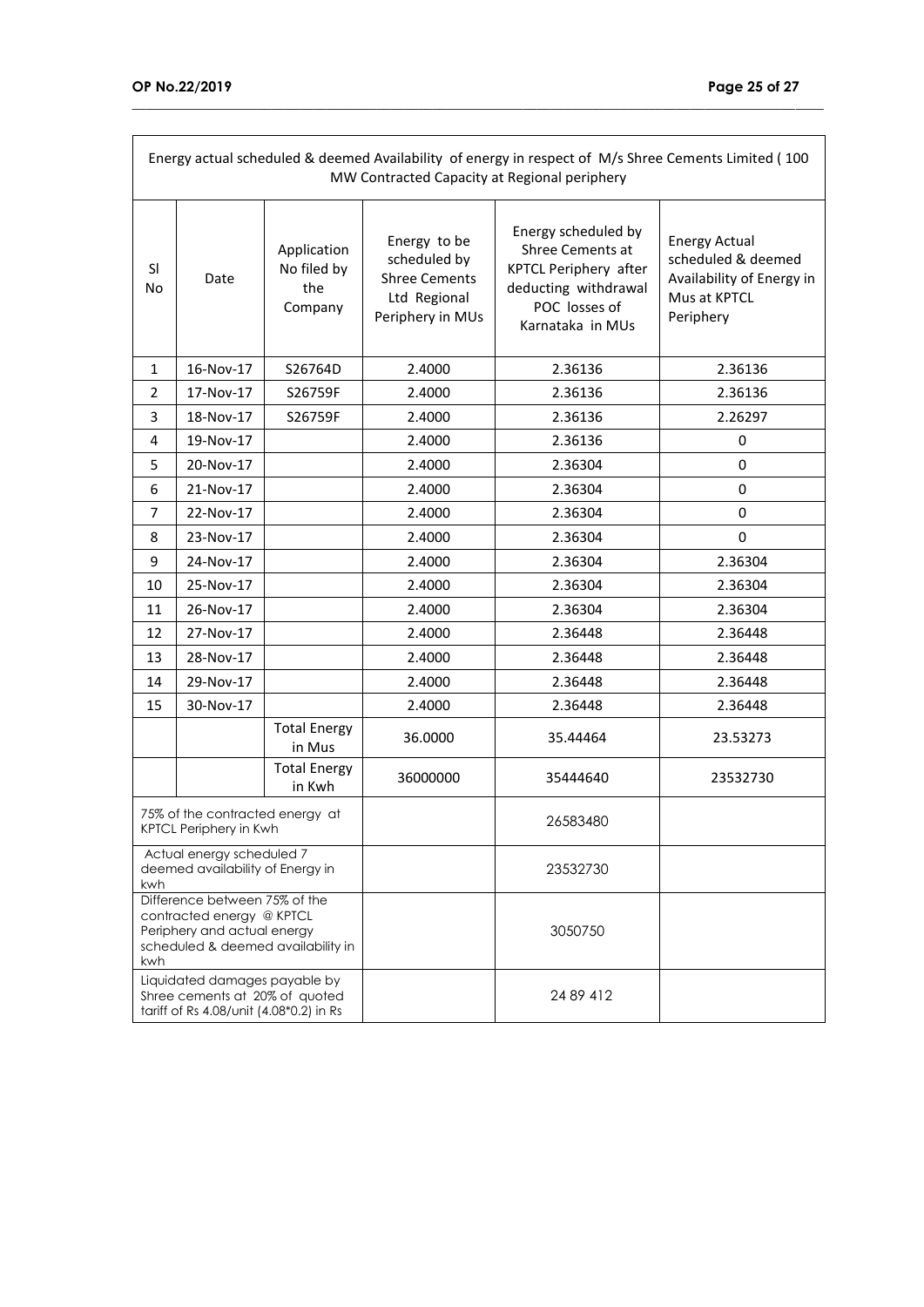(b) The petitioner is also liable to pay for the Open Access charges to the extent of energy not made available by the procurer, as per the last part of the Article 6.2.5 of the PPA. The ESCOMs have paid the transmission charges to the KPTCL for FY-2018, as per the tariff determined by this Commission. The transmission charges would be determined considering the Annual Revenue Requirement (ARR) and the transmission capacity of the KPTCL. The transmission tariff of KPTCL for FY 2018 was Rs.1,22,889/- per Mega Watt per month. The approved ARR of KPTCL for FY 2018 was Rs.2,753.7 crores and the total energy considered for transmission in KPTCL transmission system was 65,576.04 MUs, as could be ascertained from the tariff order for FY 2017 relating to KPTCL. Therefore, the transmission charge per unit works out to Rs.41.99 paise. As noted above, the shortfall of energy comes to 30,50,750 units. Therefore, the petitioner would be liable to pay Rs.12,81,010/- towards Open Access charges to the extent of power not availed by the procurers.

**\_\_\_\_\_\_\_\_\_\_\_\_\_\_\_\_\_\_\_\_\_\_\_\_\_\_\_\_\_\_\_\_\_\_\_\_\_\_\_\_\_\_\_\_\_\_\_\_\_\_\_\_\_\_\_\_\_\_\_\_\_\_\_\_\_\_\_\_\_\_\_\_\_\_\_\_\_\_\_\_\_\_\_\_\_\_\_\_\_\_\_\_\_\_\_\_\_\_\_**

(c) Therefore, the total amount of compensation payable by the petitioner would exceed the deduction of Rs.29,72,647/- made by the 1st Respondent as per Annexure-5.